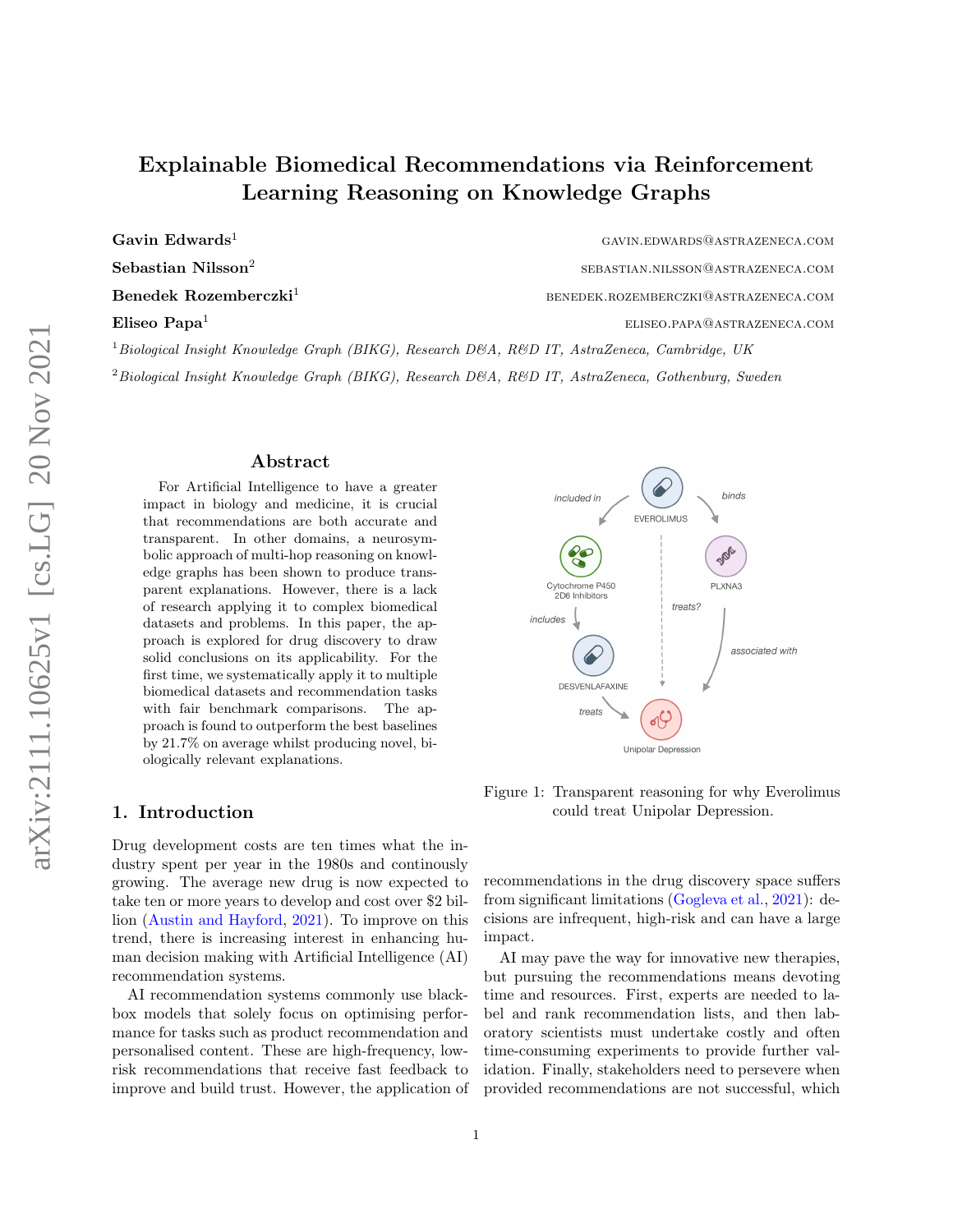is certain to happen, given the notoriously high failure rates of new drugs. The whole process demands robust, sustained trust from humans. Therefore, a human-centric approach is essential. We argue that, in tandem with accurate recommendations, providing transparent reasoning, as shown in Figure [1,](#page-0-0) is a key part to building the trust required.

Drug discovery recommendation tasks include, but are not limited to, drug repositioning, disease target identification and personalised medicine. Some recent successes have been obtained in the application of recommendation systems on top of networks and knowledge graphs of biological knowledge (Barabási [et al.,](#page-10-1) [2011\)](#page-10-1). For instance, machine learning models trained on graphs have been used to find novel drug candidates for COVID-19 [\(Zhou et al.,](#page-13-0) [2020;](#page-13-0) [Gysi et al.,](#page-11-1) [2021\)](#page-11-1), identify efficacious drug combination therapies [\(Cheng et al.,](#page-10-2) [2019\)](#page-10-2) and discover novel drivers of drug resistance [\(Gogleva et al.,](#page-11-0) [2021\)](#page-11-0).

A Knowledge Graph (KG) is a data representation that links diverse types of data together into a single, unified model. It enables complex and nuanced relationships to be captured. Due to the increasing breadth and depth of biomedical data, biomedical KGs have become a popular way to integrate the complex and diverse data into a single unified representation.

Biomedical KGs can contain and integrate data ranging from disease networks and protein interactions to healthcare records and scientific knowledge extracted from literature. The intrinsic patterns, uncertainty and bias within biomedical data presents many unique challenges for reasoning [\(Bonner et al.,](#page-10-3) [2021\)](#page-10-3). Biomedical KGs are also structurally different from standard KGs (Figure [4\)](#page-3-0). Because of this, the common assumptions and methods for graph reasoning often fail to generalise [\(Liu et al.,](#page-11-2) [2021\)](#page-11-2).

#### 1.1. Main contributions:

This paper makes the following novel contributions:

- 1. Applying multi-hop neural-driven recommendation to complex biomedical KGs 10x bigger than previously used.
- 2. Benchmarking multiple algorithms on representative biomedical datasets and tasks with standardised evaluations.
- 3. Validating if biologically relevant explanations are produced with biomedical expert end users.

4. Finding that multi-hop reasoning has the potential to generate explanations and boost the performance of black-box methods.

## 2. Related Work

## 2.1. Knowledge Graphs



<span id="page-1-0"></span>Figure 2: Basic graph (a) vs knowledge graph (b)

At the fundamental level, graphs contain information about a set of entities (also referred to as nodes or mathematically as vertex) and the set of relationships (also known as edges) between them. A Knowledge Graph (KG) is a heterogeneous, multi-relation graph that can contain directed and undirected edges. This means it has many types of entities and relations, can have multiple edges of the same type between entities, and the edges may indicate direction (Figure [2\)](#page-1-0).

The core component of a graph is a triple. A single triple defines how two entities are linked. It consists of a head entity  $h$ , relation  $r$  and target entity  $t$ . A triple is therefore defined by  $(h, r, t)$ . An example of a triple would be (London, capital of, United Kingdom). When multiple triples are combined, it creates a graph.

A common graph reasoning task is link prediction. It is used to discover new links within incomplete KGs. Many classical AI problems such as recommendations, reasoning and question answering can be rephrased as link prediction problems. The task is to find new links by identifying entities that correctly complete a query. For example, predicting drugs to treat COVID-19 could be defined as finding tail entities that correctly complete the triple  $(COVID-19, treated by, ?).$ 

In industry, KGs have been successfully deployed in many applications such as search engines, social graphs, fraud detection and product recom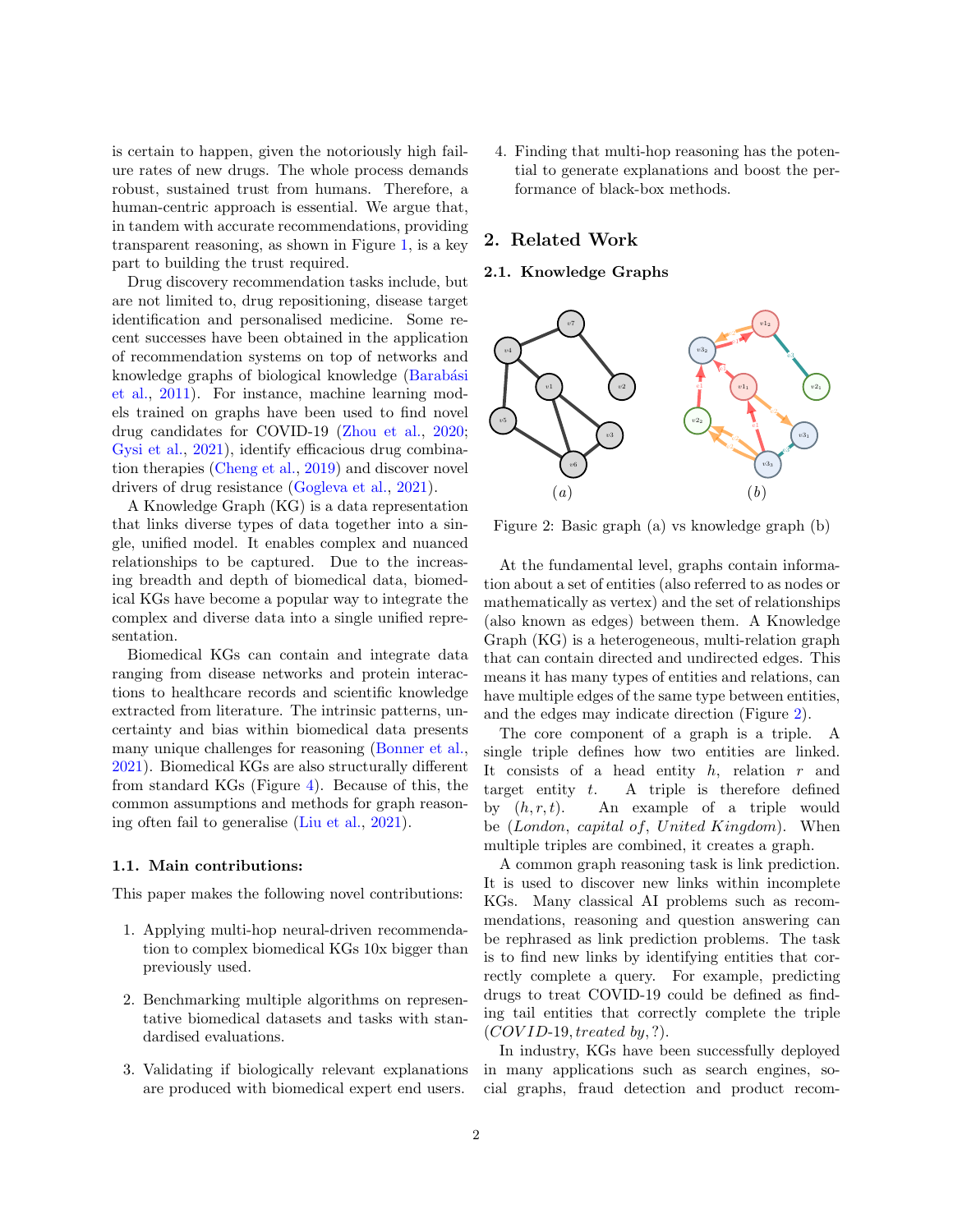mendation. KGs commonly used for benchmarking within research include FB15K-237 [\(Toutanova et al.,](#page-12-0) [2015\)](#page-12-0), NELL-995 [\(Xiong et al.,](#page-13-1) [2017\)](#page-13-1) and WN18RR [\(Dettmers et al.,](#page-10-4) [2018\)](#page-10-4).

However, the lack of large and reliable benchmark graphs for research purposes is well known [\(Hu et al.,](#page-11-3) [2020\)](#page-11-3). In particular, standard, representative and fair benchmark graphs are still limited for specialist problems such as biomedical recommendation. Initiatives such as the Open Graph Benchmark [\(Hu et al.,](#page-11-3) [2020\)](#page-11-3) are good attempts at solving this, but still not representative of large biomedical KGs used in industry. OGB's biomedical KG is relatively small and has only 5 node types (Appendix [A.3\)](#page-15-0). It also differs structurally when compared to the low degree graphs with NLP edges extracted from literature (Figure [4\)](#page-3-0).

#### 2.2. Biomedical Knowledge Graphs

Biomedical KGs are a specialist type of KG that focus on the biomedical domain. They include information between entities such as genes, diseases, pathways and compounds. The data is usually collected from a wide variety of data sources [\(Bonner et al.,](#page-10-3) [2021\)](#page-10-3). An example ontology can be seen in Figure [3.](#page-2-0) The biomedical data is large, noisy, incomplete and contains contradictory observations. Structurally, the graphs exhibit long-range dependencies, many highdegree hub entities, a higher density of links, long tails of weakly connected entities and higher heterogeneity than standard benchmark graphs (Figure [4\)](#page-3-0).

Biomedical KGs are becoming increasingly popular within industry and as open-source initiatives. Examples include, BioKG [\(Walsh et al.,](#page-13-2) [2020\)](#page-13-2), DRKG [\(Ioannidis et al.,](#page-11-4) [2020\)](#page-11-4), Clinical KG [\(Santos et al.,](#page-12-1) [2020\)](#page-12-1), Hetionet [\(Himmelstein et al.,](#page-11-5) [2017\)](#page-11-5), OpenBioLink [\(Breit et al.,](#page-10-5) [2020\)](#page-10-5), OGBL-BIOKG [\(Hu et al.,](#page-11-3) [2020\)](#page-11-3) and PharmKG [\(Zheng et al.,](#page-13-3) [2020b\)](#page-13-3).

#### 2.3. Existing Reasoning Approaches

Existing approaches to reasoning on KGs originate from different theoretical perspectives with varying levels of explainability. The approaches can be categorised into symbolic, neural and neurosymbolic reasoning approaches [\(Zhang et al.,](#page-13-4) [2021\)](#page-13-4).

Symbolic Symbolism assumes symbols are the fundamental unit of human intelligence. It treats cognition purely as a series of inferences upon symbolic representations [\(Haugeland,](#page-11-6) [1989\)](#page-11-6). Symbolic reason-



<span id="page-2-0"></span>Figure 3: Ontology of Hetionet biomedical knowledge graph [\(Himmelstein et al.,](#page-11-5) [2017\)](#page-11-5). Source: <https://het.io/about/>

ing approaches deduce general logic rules to use when predicting new links.

Importantly, as they follow clear symbolic rules, the reasoning is fully transparent to the user. Any-BURL [\(Meilicke et al.,](#page-12-2) [2019\)](#page-12-2) and pLogicNet [\(Qu and](#page-12-3) [Tang,](#page-12-3) [2019\)](#page-12-3) both involve the learning of rules. Recent updates to AnyBURL added a more neuro-symbolic style. They were shown to yield impressive but not superior performance on the biomedical KG Hetionet [\(Liu et al.,](#page-11-2) [2021\)](#page-11-2).

Due to the strict matching and discrete logic operations, symbolic methods are thought to be intolerant to the ambiguity and noise of biomedical data. However, the inflexible rules can restrict the expressiveness. Additionally, it was hypothesised that large amounts of high-degree entities makes the learning and applying of logical rules more difficult [\(Liu et al.,](#page-11-2) [2021\)](#page-11-2).

Neural In contrast, connectionism is subsymbolic and imitates the neurons within brains to build models [\(Rosenblatt,](#page-12-4) [1958;](#page-12-4) [Rumelhart et al.,](#page-12-5) [1986\)](#page-12-5). Instead of symbolic representations, neural reasoning approaches map entities and edges in KGs to lowdimensional vector representations known as embeddings. This approach is the focus of a large body of recent research [\(Wu et al.,](#page-13-5) [2020\)](#page-13-5).

Despite achieving state-of-the-art results on benchmark tasks, a fundamental problem with the neural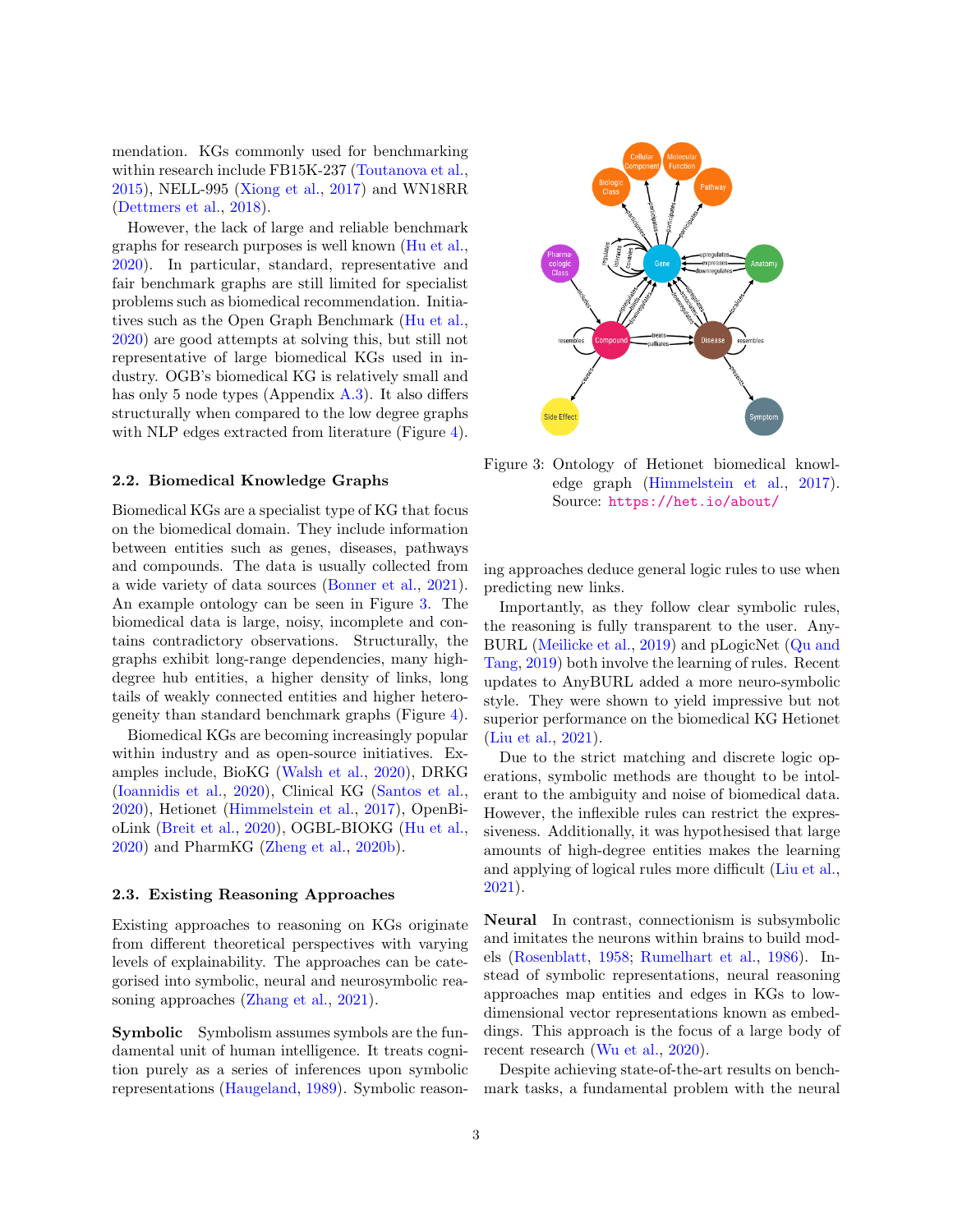

<span id="page-3-0"></span>Figure 4: Comparison of biological and generic KG datasets. (a) Graph size and heterogeneity. Triangles ( $\Delta$ ) represent benchmark KGs, circles  $(○)$  note biomedical KGs.  $(b)$  Skewness of degree distribution. Box plots represent the quartiles of the degree distributions and the mean degree is denoted by the diamonds  $(\diamondsuit)$ . Biomedical KGs have a highly skewed degree distribution caused by a long-tail of poorly connected entities and a large number of highly connected hub-like entities.

approach is its non-transparent nature. Predictions are single-hop within vector space and the contributing features driving the prediction are hidden to humans.

Traditional embeddings methods are trained to minimise the reconstruction error in the immediate first-order neighbourhood while discarding higherorder proximities. There is also a homophily assumption in proximity preserving embeddings. However, most explanatory metapaths for drug repurposing were found to have length two or more [\(Liu et al.,](#page-11-2) [2021\)](#page-11-2) and biomedical graphs display heterophily.

More recently, Graph Neural Networks (GNNs) learn node embeddings by aggregating incoming messages from neighbouring nodes. In theory, these methods are capable of modeling longer-term dependencies. However, in the presence of many highdegree nodes, like in biomedical KGs, the size of neighbourhoods leads to many uninformative signals and causes over-smoothing [\(Kipf and Welling,](#page-11-7) [2016\)](#page-11-7).

GNNs are also limited by poor expressiveness of long-tail entities with small neighbourhoods [\(Guo](#page-11-8) [et al.,](#page-11-8) [2019\)](#page-11-8). This is common in biomedical KGs, demonstrated by the average degree's 25th percentile of just 3 neighbours and positive skews in Figure [4.](#page-3-0)

Neurosymbolic The neural-symbolic approach attempts to synergise the neural and symbolic approaches. It is being increasingly referred to by the colloquial term "neurosymbolic". In graph reasoning, this leverages a symbolic graph representation to reduce the search space, cleanse uninformative sig<span id="page-3-1"></span>nals and provide interpretability, whilst using neural approaches to increase expressiveness and adapt the reasoning to ambiguity.

These attributes are highly relevant for reasoning on biomedical KGs. Multi-hop reasoning with neural networks, a path based approach to KG reasoning, falls into the subcategory of neural-driven symbolic reasoning.

#### 2.4. Reinforcement Learning Reasoning

Formulating KG reasoning as a neural-driven multihop problem naturally lends itself to Reinforcement Learning (RL). RL is known to be effective in using neural approaches for solving sequential decisionmaking problems. Alternative neurosymbolic ap-proaches such as NTP (Rocktäschel and Riedel, [2017\)](#page-12-6) and Neural LP [\(Yang et al.,](#page-13-6) [2017\)](#page-13-6) fail to scale to large knowledge graphs [\(Liu et al.,](#page-11-2) [2021\)](#page-11-2).

RL methods have achieved superhuman levels of performance in sequential decision making, famously for arcade games [\(Mnih et al.,](#page-12-7) [2013\)](#page-12-7), board games [\(Silver et al.,](#page-12-8) [2017\)](#page-12-8), online multiplayer games [\(Berner](#page-10-6) [et al.,](#page-10-6) [2019\)](#page-10-6) and imperfect-information games [\(Brown](#page-10-7) [et al.,](#page-10-7) [2020\)](#page-10-7). These successes demonstrated RL's ability to operate on ambiguous data, understand complex environments and infer high-level causal relationships. We believe these to be very relevant attributes for the application to biomedical KGs and drug discovery recommendations in general.

The approach of using RL for recommendation systems is increasing in popularity in industry and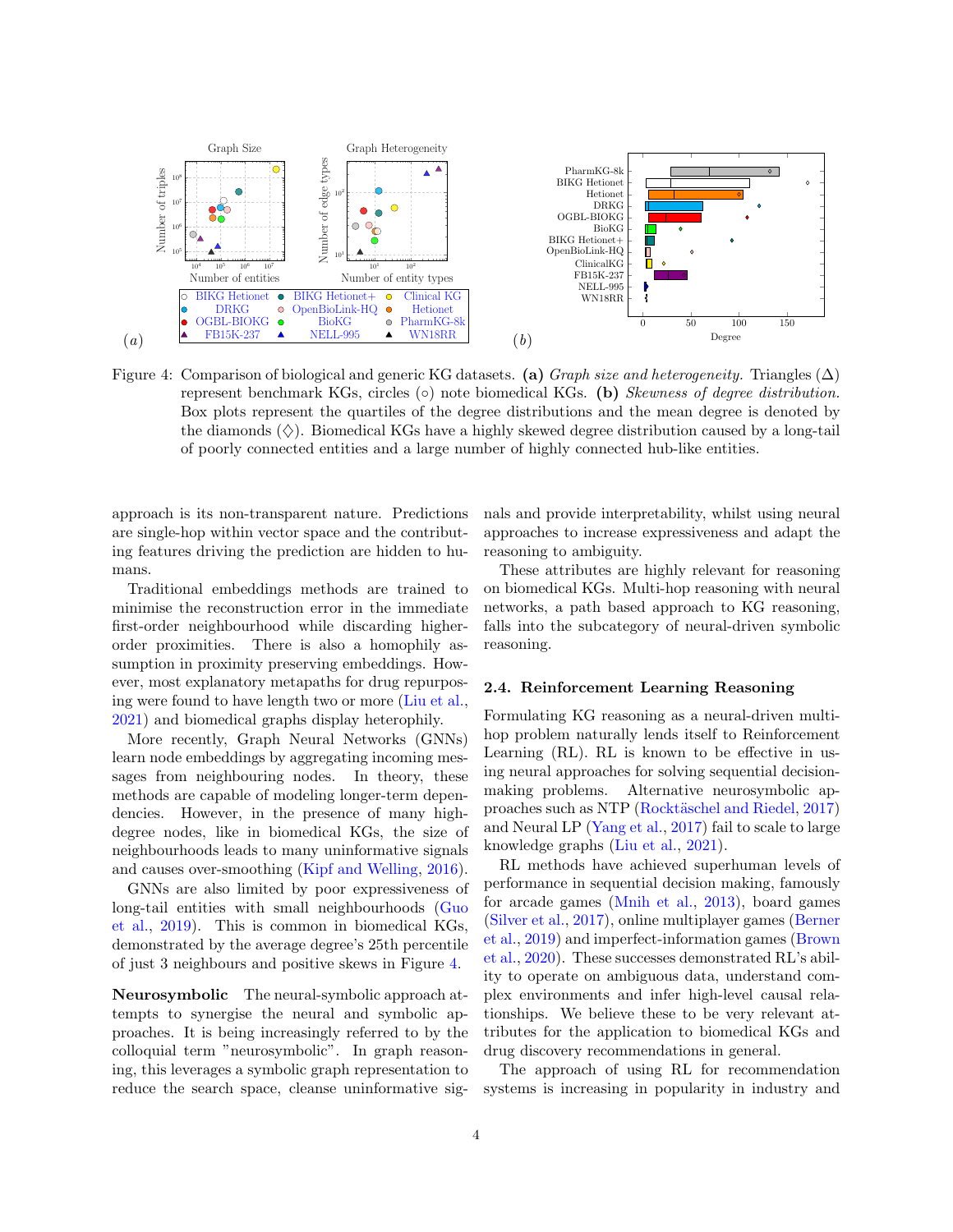academia [\(Afsar et al.,](#page-10-8) [2021;](#page-10-8) [Chen et al.,](#page-10-9) [2019\)](#page-10-9). RL has already been applied to the tasks of question answering [\(Das et al.,](#page-10-10) [2018\)](#page-10-10), fact-checking [\(Xiong et al.,](#page-13-1) [2017\)](#page-13-1) and recommendations [\(Liu et al.,](#page-11-2) [2021\)](#page-11-2).

Most of the approaches use path based RL reasoning, which sequentially traverses triples in a graph to make predictions. Because of this, it provides transparent reasoning for every prediction. An issue with this approach can be convergence and generating relevant reasoning paths. To help, demonstrations of reasoning can be provided by metapaths which acts as a form of weak supervision [\(Zhao et al.,](#page-13-7) [2020;](#page-13-7) [Liu](#page-11-2) [et al.,](#page-11-2) [2021\)](#page-11-2). RL reasoning applied to the standard benchmarks graphs used in research has not shown promising performance and thus has not been the focus of much research. A small sample of path-based models and their characteristics are shown in Table [1.](#page-5-0)

MINERVA is a path based RL algorithm for the similar task of question answering. Two extensions of MINERVA, R2D2 and PoLo, applied the method to a biomedical KG [\(Hildebrandt et al.,](#page-11-9) [2020;](#page-11-9) [Liu et al.,](#page-11-2) [2021\)](#page-11-2). PoLo highlighted the potential for multi-hop reasoning to be especially suited to biomedical KGs.

Whilst promising in their approach, these works used Hetionet which is a relatively small KG that lacks the full complexity, size and noise found in industrial biomedical KGs. Additionally, Hetionet has not been updated since 2017. PoLo's results came from testing a limited number (151) of Compoundtreats-Disease links and the evaluation strategy was not standardised as pruning was not tested across all models. The ambiguity of how metrics are calculated also creates the possibility for unfair comparisons [\(Sun et al.,](#page-12-9) [2020;](#page-12-9) [Berrendorf et al.,](#page-10-11) [2021\)](#page-10-11). To overcome the limitations of these studies, we extend their work to larger biomedical KGs and offer a set of standardised evaluations.

## 3. Preliminaries

The algorithms MINERVA and PoLo are used for path-based RL reasoning to directly build on the claims in [Liu et al.](#page-11-2) [\(2021\)](#page-11-2) that the approach is suited to biomedical KGs. Both algorithms use the same definitions of the knowledge graph environment and task, which are defined below.

#### 3.1. Knowledge Graph

A triple links two entities together. It is defined by  $(h, r, t)$  where h is the head entity, r is the relation, and  $t$  is the tail entity. An example of a triple would be (Ibuprofen, treats, Headache).  $\mathcal E$  represents the full set of entities and  $R$  the set full of relations in a graph. Every entity has a unique type  $\mathcal{T}$ . The KG is defined as a set of  $(h, r, t)$  triples  $\mathcal{KG} \subset \mathcal{E} \times \mathcal{R} \times \mathcal{E}$ . To enable RL agents to travel bidirectionally across triples, the inverse triples are added to the  $KG$ . The inverse relations are denoted as  $r^{-1}$ . For example for  $(e_1, r, e_2)$  the triple  $(e_2, r^{-1}, e_1)$  is also added. All triples in the KG are treated as true facts.

#### 3.2. Metapaths

A metapath is a logical reasoning rule defining a general pathway between two entities. For example, a desired metapath for predicting (Compound, treats, Disease) triples might be:

$$
(Compound \stackrel{binds}{\rightarrow} Gene \stackrel{associates}{\rightarrow} Disease)
$$

#### 3.3. Recommendation

The task of recommendation is posed as a link prediction problem via sequential graph traversal. Given a query  $(e_1, r, ?)$ , such as  $(COVID-19, treated by, ?)$ , the task is to sequentially traverse triples in the KG to find the correct answer entities. At each step s in the graph, the set of possible actions is the outgoing triples of the current entity  $e_s$ . Each action is represented by the triples relation and tail entity  $(r, t)$ . Vector space embeddings are used to represent the relations and entities for input to the models. A 'NO OP' action is augmented to each node, which effectively allows for no action to be taken and staying at the current node. A maximum number of steps is set to prevent the model from traversing indefinitely.

### 4. Experiments

We ran multiple experiments to establish if the path based RL reasoning approach is suited to biomedical recommendation tasks. We applied it to three different KGs on two separate tasks to draw concrete conclusions on its suitability. Ablations are performed to understand the approach in more depth.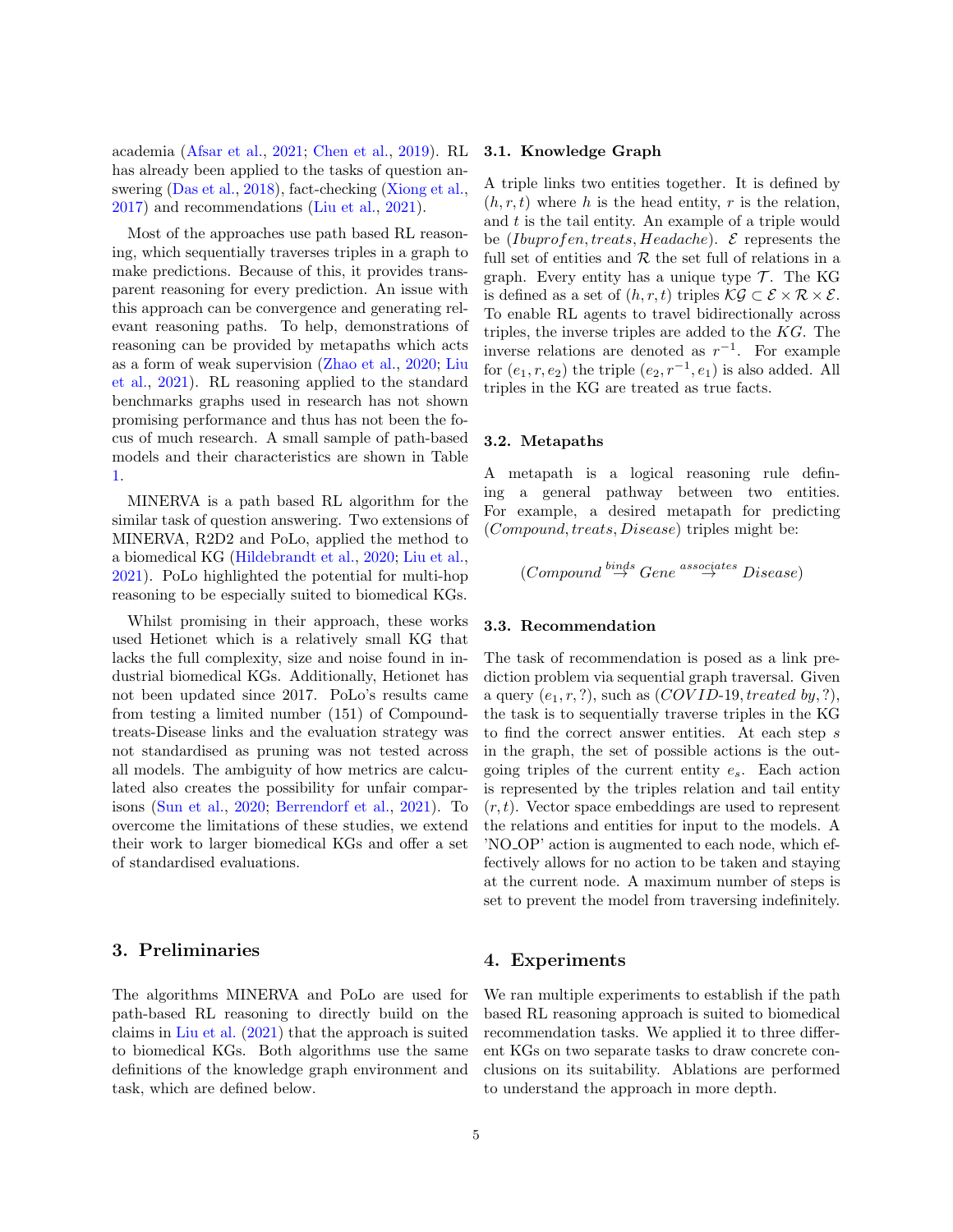| Algorithm      | Reference                 | Approach                                   |
|----------------|---------------------------|--------------------------------------------|
| DeepPath       | Xiong et al. $(2017)$     | RL path finding for fact checking          |
| <b>MINERVA</b> | Das et al. $(2018)$       | Policy-based RL for QA                     |
| M-Walk         | Shen et al. $(2018)$      | Monte Carlo Tree Search when sampling      |
| MultiHop       | Lin et al. $(2018)$       | Soft reward and action dropout for MINERVA |
| <b>PGPR</b>    | Xian et al. $(2019)$      | Policy-based RL walks                      |
| RuleGuider     | Lei et al. $(2020)$       | Discovers rules to use for RL walks        |
| R2D2           | Hildebrandt et al. (2020) | MINERVA with debate dynamics               |
| PoLo           | Liu et al. $(2021)$       | MINERVA with metapaths                     |

<span id="page-5-0"></span>Table 1: Sample of RL reasoning algorithms

#### 4.1. Tasks

The models are evaluated on two common biomedical recommendation tasks: drug repurposing and drug-target interaction. In the first task, the goal is to find (Compound, treats, Disease) triples. Formally the query is defined as (*Compound, treats, ?*). For the second task, the goal is predicting (Compound, binds, Gene) triples, with the formal query being defined as (Compound, binds, ?).

#### 4.2. Datasets

Three datasets are used. Hetionet as a small opensource baseline graph and two projections of Biological Insights Knowledge Graph (BIKG) [\(Geleta et al.,](#page-11-12) [2021\)](#page-11-12). BIKG is an internal biomedical KG actively used by organization name anonymised for peer review for recommendations. The two projections are 'BIKG Hetionet' and 'BIKG Hetionet+'. The specific projections of BIKG are chosen as they represent the two separate structural types of biomedical KGs, which can be seen in Figure [4.](#page-3-0) Importantly, these specific datasets were chosen as they share the same core ontology as Hetionet (Figure [3\)](#page-2-0), which allows for a unique systematic analysis.

Hetionet Hetionet [\(Himmelstein et al.,](#page-11-5) [2017\)](#page-11-5) is an open-source dataset developed in 2017 as part of a study looking at drug repurposing using a KG. It is the most commonly used biomedical graph for benchmarking. Hetionet combines data from 29 public databases and contains over 47k entities of 11 types, including genes, compounds and diseases. These are linked by over 2.2M edges of 24 different relation types. The full ontology is shown in Figure [3.](#page-2-0)

BIKG Hetionet BIKG [\(Geleta et al.,](#page-11-12) [2021\)](#page-11-12) unifies data from different public, private and internal sources into a single, comprehensive knowledge graph. BIKG Hetionet is a projection of BIKG using the same Hetionet schema in Figure [3,](#page-2-0) except with almost five times more edges and three times more nodes. It represents the type of biomedical graph with a higher density and average degree (Figure [4\)](#page-3-0). Usually this is because they do not include edges mined from literature. Exact dataset statistics can be found in Appendix [A.](#page-14-0)

BIKG Hetionet + Like other biomedical KGs, a large part of the full BIKG is from Natural Language Processing (NLP) pipelines which extract triples from literature. These are inherently more noisy and ambiguous edges. BIKG Hetionet + extends on BIKG Hetionet by adding 'has link' NLP edges and 22 other new edge types. This nearly doubles the number of edge types. One extra node type 'Mechanism of Action' is also added. These additions result in a much noisier and more complex KG, representing the sparser biomedical graphs that contain literature edges and a lower average degree caused by a longer tail of poorly connected entities (Figure [4\)](#page-3-0). Exact statistics can be found in Appendix [A.](#page-14-0)

#### 4.3. Algorithms

For the RL algorithm, MINERVA [\(Das et al.,](#page-10-10) [2018\)](#page-10-10) is selected. PoLo [\(Liu et al.,](#page-11-2) [2021\)](#page-11-2), which extends MIN-ERVA with extra rewards for following pre-defined metapaths, is also used on the drug repurposing task. Using PoLo tests the effect of weak supervision from injecting prior domain knowledge. The metapaths are re-used from the original paper.

The following baseline algorithms were chosen to cover the different theoretical approaches and the most competitive models from the initial [Liu](#page-11-2) [et al.](#page-11-2) [\(2021\)](#page-11-2) results on Hetionet – TransE [\(Wang](#page-13-9) [et al.,](#page-13-9) [2014\)](#page-13-9), DistMult [\(Yang et al.,](#page-13-10) [2014\)](#page-13-10), R-GCN [\(Schlichtkrull et al.,](#page-12-11) [2018\)](#page-12-11) and AnyBURL (JUNO version) [\(Meilicke et al.,](#page-12-2) [2019\)](#page-12-2).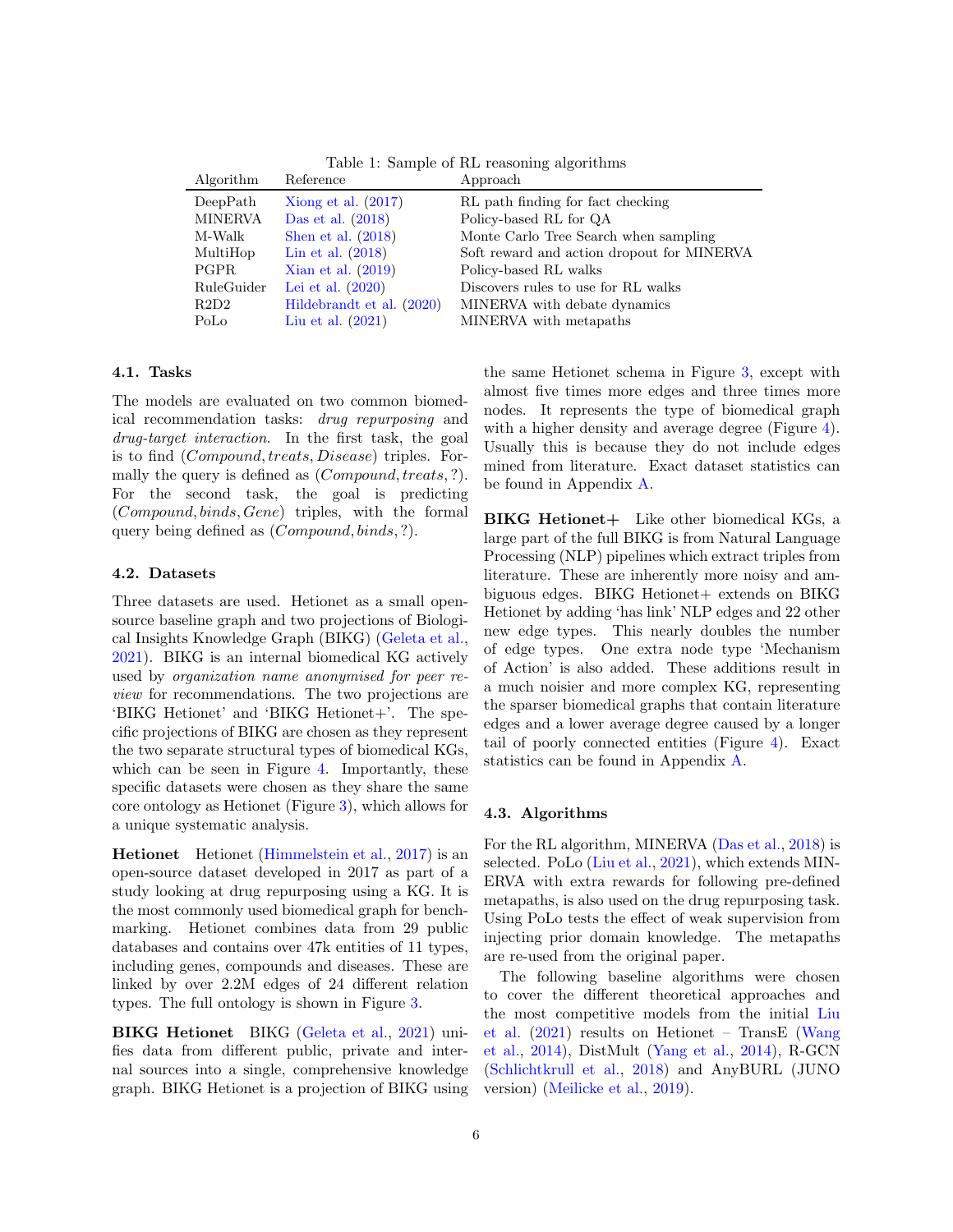#### 4.4. Evaluation Strategy

Ambiguity exists in the evaluation of link prediction methods. Metrics are not uniformly calculated across individual algorithm implementations and common software libraries. This leads to unfair comparisons in reported results [\(Sun et al.,](#page-12-9) [2020;](#page-12-9) [Berrendorf et al.,](#page-10-11) [2021\)](#page-10-11). Therefore, we implement a independent and standardised approach to fairly evaluate predictions. To the best of our knowledge, this is the first time it has been done for biomedical KG recommendations across symbolic, neural and neuro-symbolic methods.

All metrics are filtered [\(Bordes et al.,](#page-10-12) [2013\)](#page-10-12), deduplicated and evaluated for tail-sided predictions against all nodes in the graph. Pruning is also applied which filters predictions to only nodes of the correct target type, as this would be done before giving recommendation lists to scientists. Standard metrics for recommendation tasks are used, HITS@1, HITS@3, HITS@10, and mean reciprocal rank (MRR).

An initial hyperparameter search is applied for every dataset, task and model to find sensible hyperparameters (Appendix [A\)](#page-14-0). The best hyperparameters are used for training 5-fold cross-validation with seeded randomly split triples. Finally, the mean of the five runs is reported alongside standard errors.

#### 5. Results

The results are shown in Table [2.](#page-7-0) The interpretable RL methods, MINERVA and PoLo, performed the best. Averaged across all datasets and tasks, MIN-ERVA outperformed the best baselines by 41.8% for HITS@1, 24.3% for HITS@3, 7.3% for HITS@10 and 13.5% for MRR. Generating a average performance gain of 21.7% across metrics.

When metapaths were used in PoLo, it improved MINERVA's average performance by a further 4.4%. We found applying pruning to RL results was especially important; leading to significant performance boosts, as it effectively eliminates incomplete and failed walks from predictions (Appendix [C](#page-21-0) for prepruned).

The RL approaches superior performance notably decreased as the graphs complexity increased. Falling from 41.7% performance gain in BIKG Hetionet to just  $6.8\%$  gain in BIKG Hetionet+. The improvement from metapaths also degraded from 5.4% on BIKG Hetionet to 2.7% across metrics for BIKG Hetionet + as the metapaths became less relevant for the expanded ontology.

The baseline neural and symbolic methods varied in performance, whereas neurosymbolic methods (MINERVA and PoLo) were able to perform consistently across datasets and tasks. The embedding models (TransE & DistMult) struggled with larger biomedical KGs. However, TransE performed notably well for drug-target interaction. R-GCN performed relatively consistently but achieved a middleof-the-pack performance. Finally, AnyBURL was competitive on larger graphs with the higher ambiguity. The symbolic rules managed to cut through the noise and perform well. However, in other graphs AnyBURL's rigid rules limited its expressiveness.

In summary, we found that neural methods were better suited to smaller, cleaner biomedical KGs and symbolic methods were suited to larger, noisy biomedical KGs. However the neurosymbolic methods were able to perform consistently well across both.

#### 5.1. Ablations

Impact of Multi-Hop Reasoning An ablation was ran to isolate the impact of single-hop vector space reasoning vs multi-hop symbolic reasoning. It was found that using multi-hop symbolic reasoning had better performance (Table [3\)](#page-7-1) This ablation boosted the performance of black-box TransE recommendations whilst also providing the much needed explanations. It highlights the potential for multihop reasoning to work synergistically with graph representations usually used for single-hop vector space predictions. Multi-hop reasoning algorithms such as MINERVA could be a way to add explainability on top of black-box approaches like GNNs and traditional embeddings without sacrificing performance. However, further research is required into the extent that this is true.

Impact of Neural-Driven Reasoning A second ablation was run to see how the expressiveness of neural driven reasoning impacts performance. With superior symbolic rules as guidance, the extra expressiveness of neural-driven reasoning could not outperform the purely symbolic rules (Table [3\)](#page-7-1). This shows how symbolic rules are very effective when there are high levels of noise and complexity in the KG. Even when being guided by the symbolic rules, the dynamic capability of the neural driven approach did not provide any benefits.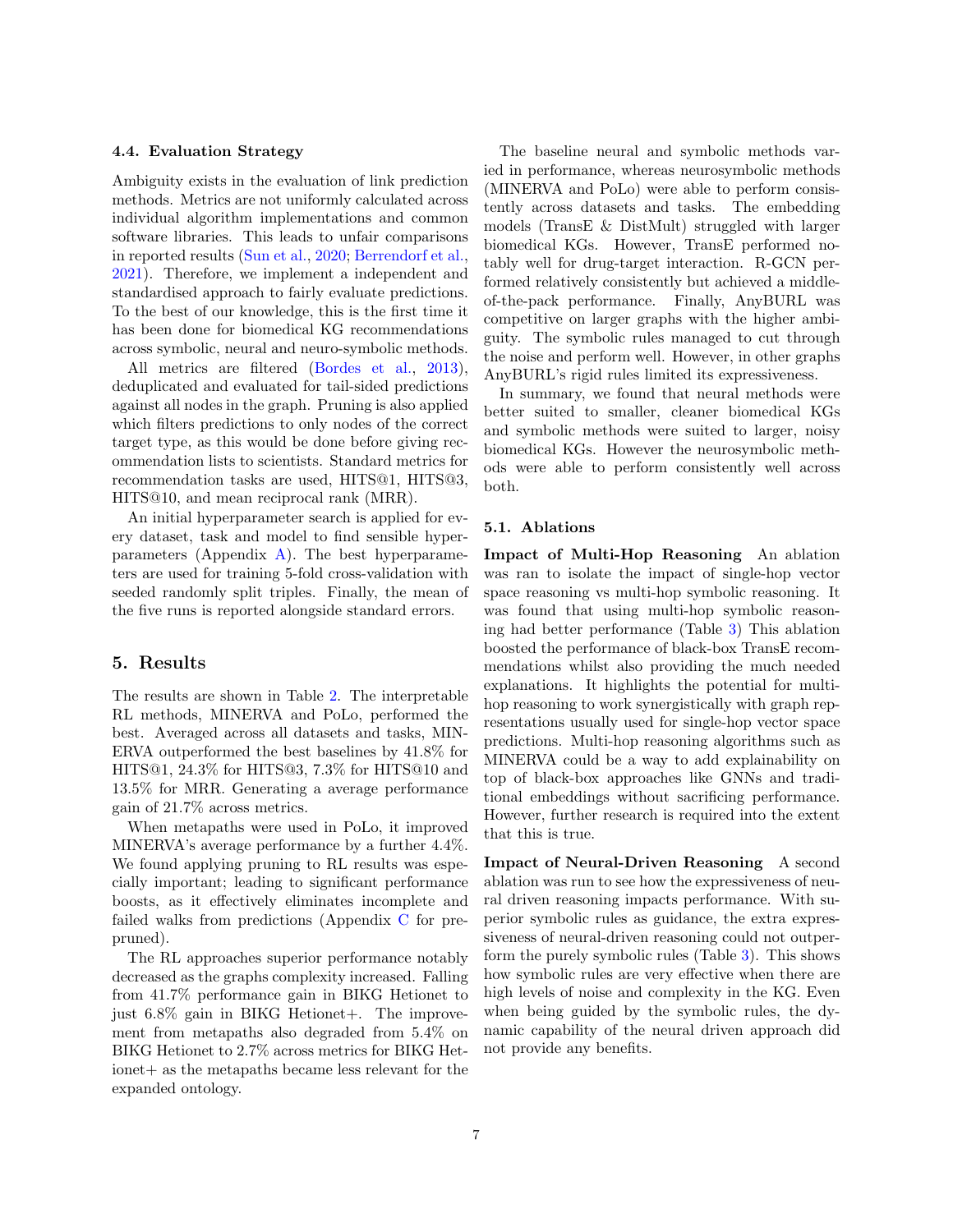| <b>Task</b>                | Dataset                  | Model          | HITS@1          | HITS <sup>®3</sup> | HITS@10         | <b>MRR</b>      |
|----------------------------|--------------------------|----------------|-----------------|--------------------|-----------------|-----------------|
|                            |                          | TransE         | $.193 \pm .027$ | $.364 \pm .031$    | $.608 \pm .034$ | $.312 \pm .022$ |
|                            |                          | DistMult       | $.028 \pm .002$ | $.138\pm.022$      | $.373\pm.039$   | $.129\pm .002$  |
|                            | Hetionet                 | <b>RGCN</b>    | $.047 \pm .028$ | $.194 \pm .018$    | $.492 \pm .043$ | $.221 \pm .040$ |
|                            |                          | AnyBURL        | $.116 \pm .013$ | $.288 \pm .024$    | $.572 \pm .036$ | $.258 \pm .012$ |
|                            |                          | <b>MINERVA</b> | $.351 \pm .040$ | $.559 \pm .058$    | $.790 \pm .057$ | $.463 \pm .041$ |
|                            |                          | PoLo           | $.378 \pm .023$ | $.575\pm.025$      | $.845 \pm .009$ | $.479 \pm .015$ |
|                            |                          | TransE         | $.016 \pm .003$ | $.034 \pm .005$    | $.088 \pm .001$ | $.045 \pm .004$ |
|                            |                          | DistMult       | $.004 \pm .002$ | $.013 \pm .002$    | $.036 \pm .007$ | $.024 \pm .003$ |
| Drug                       | <b>BIKG</b><br>Hetionet  | <b>RGCN</b>    | $.056 \pm .005$ | $.108 \pm .008$    | $.239 \pm .008$ | $.117 \pm .005$ |
| Repurposing                |                          | AnyBURL        | $.000 \pm .000$ | $.015 \pm .001$    | $.046 \pm .004$ | $.023 \pm .001$ |
|                            |                          | <b>MINERVA</b> | $.121 \pm .002$ | $.194 \pm .010$    | $.249 \pm .013$ | $.160 \pm .004$ |
|                            |                          | PoLo           | $.124 \pm .005$ | $.204 \pm .010$    | $.273 \pm .016$ | $.167 \pm .008$ |
|                            | <b>BIKG</b><br>Hetionet+ | TransE         | $.017 \pm .002$ | $.052 \pm .004$    | $.119\pm.011$   | $.057 \pm .002$ |
|                            |                          | DistMult       | $.004 \pm .002$ | $.014 \pm .004$    | $.039 \pm .001$ | $.026 \pm .004$ |
|                            |                          | <b>RGCN</b>    | $.039 \pm .008$ | $.104 \pm .016$    | $.222\pm.015$   | $.115 \pm .005$ |
|                            |                          | AnyBURL        | $.000 \pm .000$ | $.056 \pm .006$    | $.205 \pm .014$ | $.072 \pm .002$ |
|                            |                          | <b>MINERVA</b> | $.076 \pm .008$ | $.124 \pm .011$    | $.166 \pm .013$ | $.113 \pm .010$ |
|                            |                          | PoLo           | $.074 \pm .006$ | $.133 \pm .010$    | $.173\pm.012$   | $.115 \pm .007$ |
|                            |                          | TransE         | $.287 \pm .008$ | $.546\pm.013$      | $.918 \pm .007$ | $.331 \pm .005$ |
|                            |                          | DistMult       | $.039 \pm .004$ | $.128 \pm .007$    | $.367 \pm .012$ | $.115 \pm .005$ |
|                            | Hetionet                 | <b>RGCN</b>    | $.060 \pm .025$ | $.177 \pm .057$    | $.376 \pm .102$ | $.126 \pm .031$ |
|                            |                          | AnyBURL        | $.169 \pm .043$ | $.323 \pm .081$    | $.493 \pm .124$ | $.210 \pm .051$ |
|                            |                          | <b>MINERVA</b> | $.186 \pm .015$ | $.420 \pm .028$    | $.807 \pm .039$ | $.296 \pm .019$ |
|                            |                          | TransE         | $.193 \pm .001$ | $.376 \pm .012$    | $.674 \pm .012$ | $.239\pm.004$   |
|                            |                          | DistMult       | $.044 \pm .007$ | $.111 \pm .014$    | $.269 \pm .014$ | $.098 \pm .007$ |
| Drug-Target<br>Interaction | <b>BIKG</b><br>Hetionet  | <b>RGCN</b>    | $.173 \pm .016$ | $.338 \pm .013$    | $.539 \pm .021$ | .235 $\pm$ .008 |
|                            |                          | AnyBURL        | $.215 \pm .005$ | $.408 \pm .004$    | $.623 \pm .009$ | $.264 \pm .004$ |
|                            |                          | <b>MINERVA</b> | $.235\pm .005$  | $.516 \pm .011$    | $.983 \pm .015$ | $.305 \pm .004$ |
|                            |                          | TransE         | $.054 \pm .004$ | $.098 \pm .007$    | $.171 \pm .011$ | $.008 \pm .004$ |
|                            |                          | DistMult       | $.035 \pm .006$ | $.084\pm.011$      | $.206 \pm .029$ | $.084 \pm .001$ |
|                            | <b>BIKG</b><br>Hetionet+ | <b>RGCN</b>    | $.188 \pm .008$ | $.323 \pm .019$    | $.539 \pm .010$ | $.241 \pm .006$ |
|                            |                          | AnyBURL        | $.215 \pm .003$ | $.408 \pm .008$    | $.622 \pm .005$ | $.263 \pm .003$ |
|                            |                          | <b>MINERVA</b> | $.181 \pm .006$ | $.368 \pm .008$    | $.628 \pm .019$ | $.243 \pm .004$ |

<span id="page-7-0"></span>Table 2: Experiment results. **green** indicates the best result, *blue* indicates second best result. The interpretable, path based RL methods PoLo and MINERVA performed best.

<span id="page-7-1"></span>Table 3: Multi-Hop Ablation. Retraining MINERVA using the same embeddings from TransE where they initially performed best (Drug-Target Interaction on Hetionet) improved performance. Neural-Driven Ablation. Where AnyBURLs symbolic rules performed best (Drug-Target Interaction on BIKG Hetionet+) the same rules were reused as metapaths in PoLo but it failed to improve performance.

| Ablation      | Model          | HITS <sup>@1</sup> | HITS@3          | HITS@10         | MRR.            |
|---------------|----------------|--------------------|-----------------|-----------------|-----------------|
|               | TransE         | $.287 \pm .008$    | $.546 \pm .013$ | $.918 \pm .007$ | $.331 \pm .005$ |
| Multi-Hop     | <b>MINERVA</b> | $.186 \pm .015$    | $.420 \pm .028$ | $.807 \pm .039$ | $.296 \pm .019$ |
|               | MINERVA*       | $.327 + .014$      | $.622 + .013$   | $.938\pm.018$   | $.350\pm.006$   |
|               | AnyBURL        | $.215\pm .003$     | $.408 \pm .008$ | $.622 + .005$   | $.263\pm.003$   |
| Neural-Driven | <b>MINERVA</b> | $.181 + .006$      | $.368 \pm .008$ | $.628\pm.019$   | $.243 \pm .004$ |
|               | $PoLo^*$       | $.191 + .009$      | $.366 \pm .012$ | $.596 + .019$   | $.250 \pm .010$ |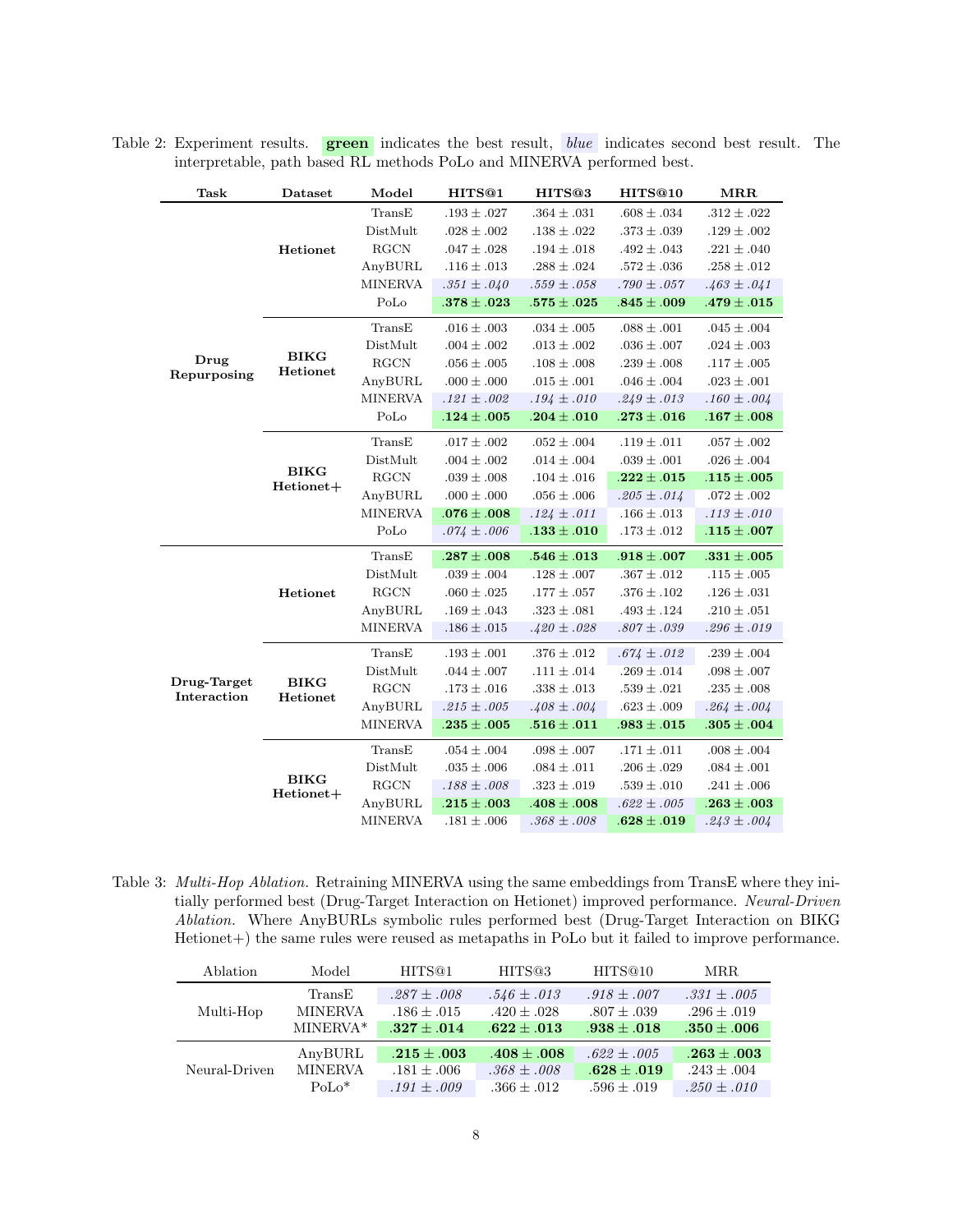## 6. Explanations

Although the results are promising, [Lv et al.](#page-12-12) [\(2021\)](#page-12-12) claim the reasoning produced by multi-hop models can have gaps in interpretability. If the explanations are unclear to the end user, it will be detrimental to trust. To address this aspect, we run inference on the full BIKG Hetionet and BIKG Hetionet + graphs, using the trained MINERVA models. We then assess the resulting high-level metapaths and individual reasoning paths for biological relevance.

#### 6.1. Reasoning Metapaths

We found that the high-level metapaths displayed sensible biological logic. The reasoning ranges from clear interactions between genes, mechanisms of action and biological pathways to more vague similarity-based reasons such as compounds that resemble each other (Figure  $5 \& 6$  $5 \& 6$ ). However, inspection of the metapaths also revealed that models can get fixated on less successful policies, almost exclusively focusing on mechanisms of action entities in BIKG Hetionet + and using more cyclic paths, which ultimately led to lower performance. The top 10 metapaths and their frequency can be found in Appendix [B.](#page-16-0)



<span id="page-8-0"></span>Figure 5: MINERVA's most common metapaths for drug repurposing

#### **BIKG Hetionet**



<span id="page-8-1"></span>Figure 6: MINERVA's most common metapaths for drug-target interaction

#### 6.2. Case Studies

Although the high-level metapaths appear to be relevant, the low-level reasoning could still be biologically flawed. Therefore, together with subject matter experts we investigated a sample of the individual reasoning paths to check the validity.

Novel predictions were made for Lixisenatide, Dulaflutide and similar compounds to treat nonalcoholic fatty liver disease (NAFLD). It was able to correctly reason that they act as a receptor agonist (RA) for the gene Glucagon-like peptide-1 receptor (GLP1R). There is literature supporting the role of GLP-1 RA's as a treatment for NAFLD [\(Seghieri](#page-12-13) [et al.,](#page-12-13) [2018;](#page-12-13) [Lv et al.,](#page-11-13) [2020\)](#page-11-13), as well as clinical trials and case studies for NAFLD treatment [\(Gluud et al.,](#page-11-14) [2014;](#page-11-14) [Seko et al.,](#page-12-14) [2017\)](#page-12-14). The next highest prediction for NAFLD was for Secukinumab, which follows a similar reasoning but instead via Interleukin-17A inhibition. There is a clinical trial currently recruiting to study this on ClinicalTrials.gov (NCT04237116).

Everolimus, usually used to treat cancer, was unconventionally predicted to treat unipolar depression (Figure [1\)](#page-0-0). However there is case study evidence to support this theory [\(Mir et al.,](#page-12-15) [2018\)](#page-12-15). The reasoning was due to links with Cytochrome P450, which has known links to depression via the mTor pathway. It also links to Gene PLXNA3, which is important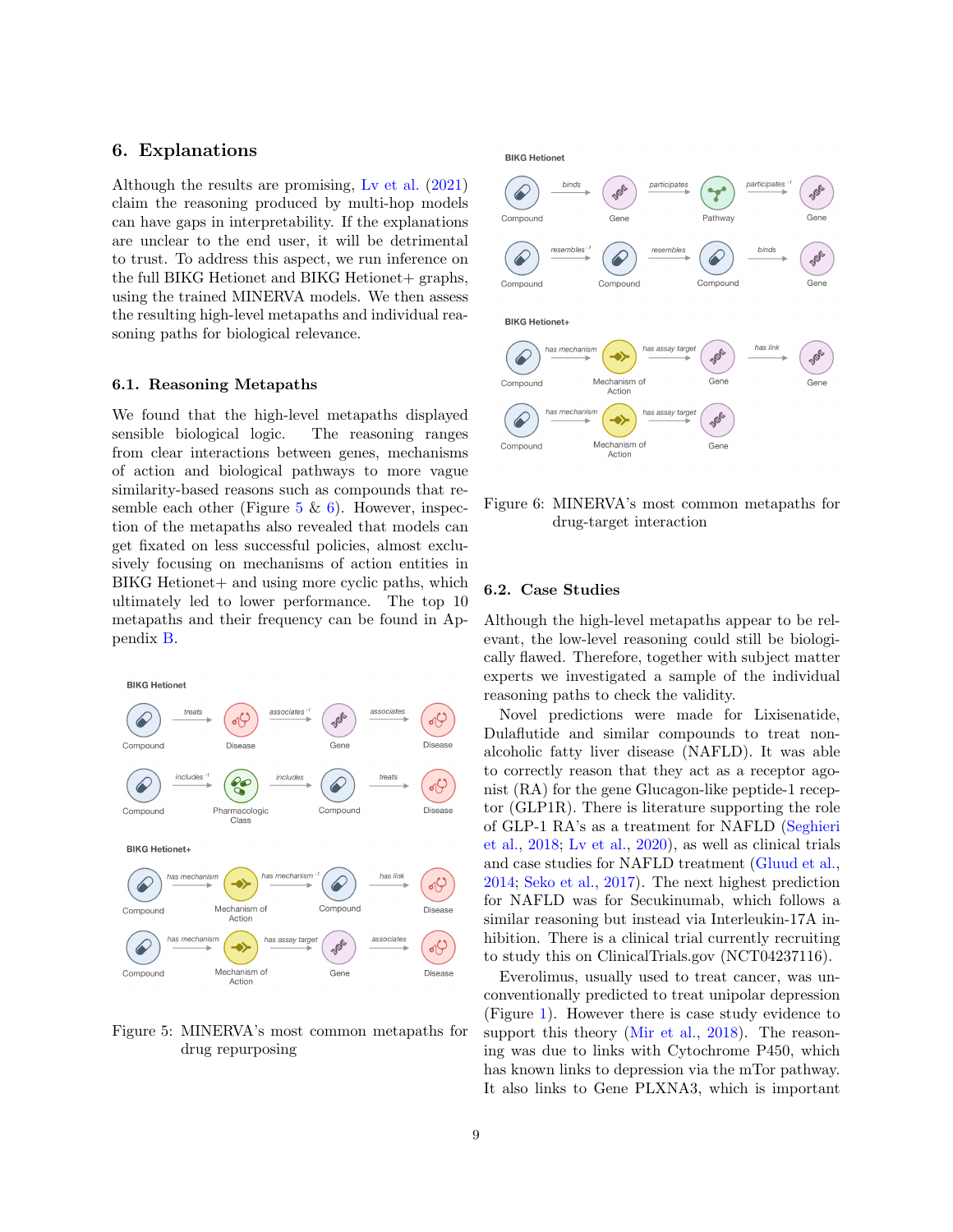for neurological development and has studies linking it to depression [\(Wray et al.,](#page-13-11) [2007\)](#page-13-11). This is a more speculative, but still biologically relevant, reasoning that would require additional validation work from drug discovery scientists.

Finally, a prediction was made of Simvastatin binding to gene UGT1A1. This example highlights how the predictions and explanations are susceptible to errors in the KG data. The reasoning used the edges of Simvastatin binding to enzymatic genes CYP2D6, SLCO1B1 and CYP3A5, which are involved in drug metabolic pathways.UGT1A1 was also shown to be a participant in these pathways, and therefore it reasoned that Simvastatin was likely to bind to UGT1A1. All these enzymatic genes are indeed involved in Simvastatin metabolism [\(Iwuchukwu et al.,](#page-11-15) [2014\)](#page-11-15). However, they do not actually 'bind' to these genes, the edges are misclassified and should be 'affects'. The benefit of the transparent explanations is that a scientist can easily identify this fault and dismiss the recommendation. It also means data issues can easily be identified and fixed, which creates higher quality KG datasets. Whereas for black-box recommendations the fault in the reasoning would be invisible to end users and likely go unnoticed.

These case studies are typical of the types of biological reasoning that can be found throughout the predictions, with some novel and interesting explanations. There is also a proportion of predictions with more ambiguity, linking entities together via similar genes, compounds and pharmacological classes. We provide more examples in Appendix [B.](#page-16-0)

## 7. Implications

The superior performance we observed and the accompanying transparent explanations make the RL approach well suited to biomedical recommendations. The general approach can be extended to produce even greater explanations. RL's reward function enables users to have more control over the reasoning used and it's possible to provide reasons a recommendation might not be true [\(Hildebrandt et al.,](#page-11-9) [2020\)](#page-11-9).

Additionally, the multi-hop approach allows for an interactive, human-in-the-loop reasoning process. Humans and AI can collaborate by combining knowledge to collaboratively walk across the knowledge graph to make predictions. All these attributes mean the approach can create better informed, more trusted biomedical recommendations without compromising on accuracy.

## 8. Conclusions

This paper highlights that biomedical KG recommendation is a unique challenge that cannot be approached in the same way as other recommendation tasks. The reality of the problem demands recommendations to be human-centric and it is shown that biomedical KGs unique structure differentiates them as a distinct problem. Different theoretical types of algorithms were evaluated across multiple representative datasets and tasks. It was found that multihop neural-driven symbolic reasoning, using RL, outperformed other approaches. Additionally, using this approach we were able to produce novel and relevant biological explanations. An ablation also highlighted the potential for this approach to create explanations for black-box models whilst boosting performance. Therefore, we believe the approach is well suited to biomedical recommendations and encourage more research in this direction.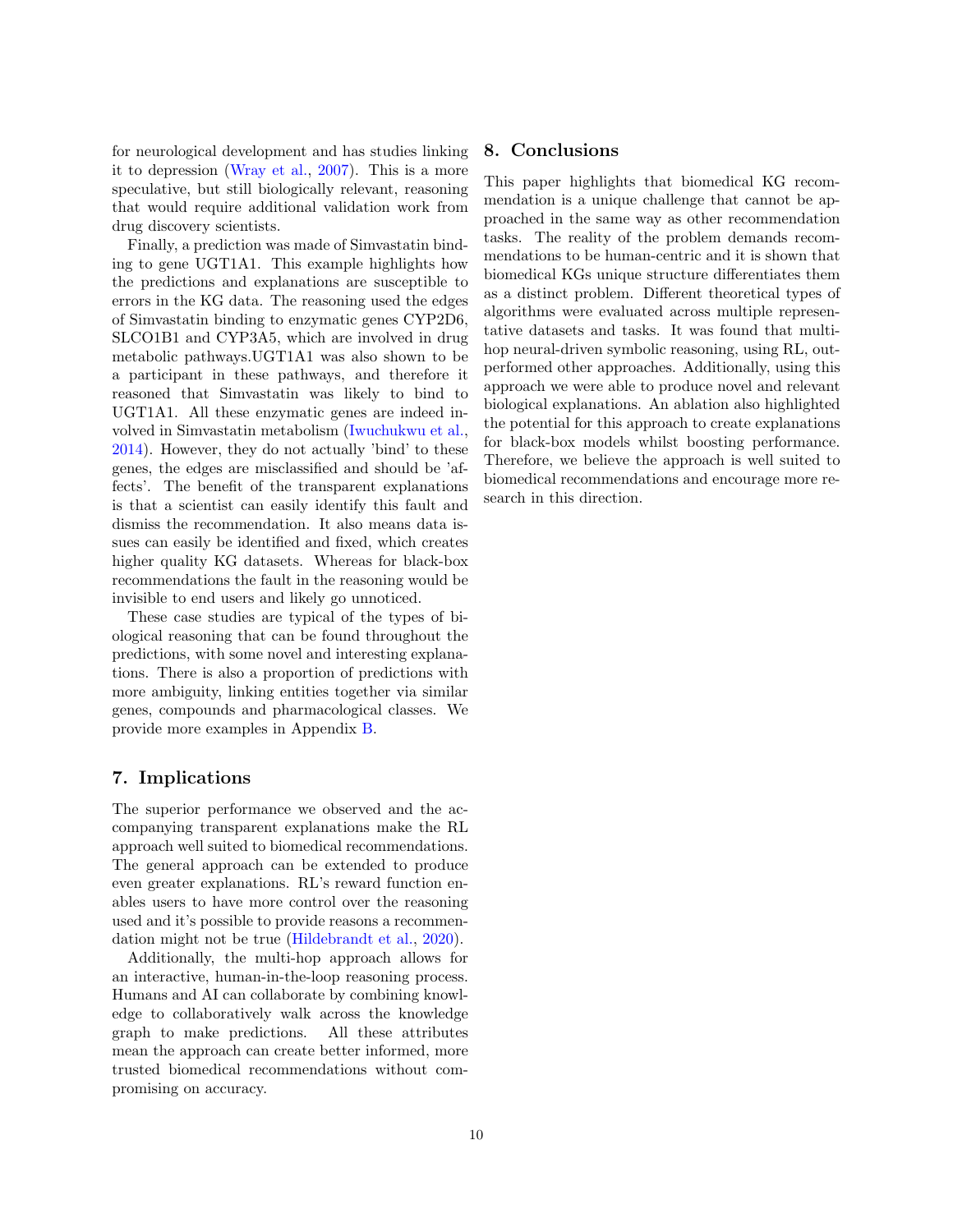## Acknowledgments

The authors would like to thank Fatima Lugtu, Greet De Baets and Piotr Grabowski for their assistance in evaluating the recommendations and explanations. Thanks also goes to the SCP (Scientific Compute Platform) team at AstraZeneca.

## References

- <span id="page-10-13"></span>Martín Abadi, Paul Barham, Jianmin Chen, Zhifeng Chen, Andy Davis, Jeffrey Dean, Matthieu Devin, Sanjay Ghemawat, Geoffrey Irving, Michael Isard, et al. TensorFlow: A System for Large-Scale Machine Learning. In 12th {USENIX} Symposium on Operating Systems Design and Implementation ({OSDI} 16), pages 265–283, 2016.
- <span id="page-10-8"></span>M Mehdi Afsar, Trafford Crump, and Behrouz Far. Reinforcement learning based recommender systems: A survey. arXiv preprint arXiv:2101.06286, 2021.
- <span id="page-10-14"></span>Takuya Akiba, Shotaro Sano, Toshihiko Yanase, Takeru Ohta, and Masanori Koyama. Optuna: A next-generation hyperparameter optimization framework. In Proceedings of the 25th ACM SIGKDD International Conference on Knowledge Discovery & Data mining, pages 2623–2631, 2019.
- <span id="page-10-0"></span>David Austin and Tamara Hayford. Research and development in the pharmaceutical industry, Apr 2021. URL [https://www.cbo.gov/publication/](https://www.cbo.gov/publication/57025) [57025](https://www.cbo.gov/publication/57025).
- <span id="page-10-1"></span>Albert-László Barabási, Natali Gulbahce, and Joseph Loscalzo. Network Medicine: a Network-based Approach to Human Disease. Nature Reviews Genetics,  $12(1):56-68$ ,  $2011$ .
- <span id="page-10-6"></span>Christopher Berner, Greg Brockman, Brooke Chan, Vicki Cheung, Przemysław Debiak, Christy Dennison, David Farhi, Quirin Fischer, Shariq Hashme, Chris Hesse, et al. Dota 2 with large scale deep reinforcement learning. arXiv preprint arXiv:1912.06680, 2019.
- <span id="page-10-11"></span>Max Berrendorf, Evgeniy Faerman, Laurent Vermue, and Volker Tresp. On the Ambiguity of Rank-Based Evaluation of Entity Alignment or Link Prediction Methods, 2021.
- <span id="page-10-3"></span>Stephen Bonner, Ian P Barrett, Cheng Ye, Rowan Swiers, Ola Engkvist, Andreas Bender, Charles Tapley Hoyt, and William Hamilton. A review of biomedical datasets relating to drug discovery: A knowledge graph perspective, 2021.
- <span id="page-10-12"></span>Antoine Bordes, Nicolas Usunier, Alberto Garcia-Duran, Jason Weston, and Oksana Yakhnenko. Translating Embeddings for Modeling Multirelational Data. In C. J. C. Burges, L. Bottou, M. Welling, Z. Ghahramani, and K. Q. Weinberger, editors, Advances in Neural Information Processing Systems, volume 26. Curran Associates, Inc., 2013.
- <span id="page-10-5"></span>Anna Breit, Simon Ott, Asan Agibetov, and Matthias Samwald. OpenBioLink: A Benchmarking Framework for Large-Scale Biomedical Link Prediction. Bioinformatics, 36(13):4097–4098, 2020.
- <span id="page-10-7"></span>Noam Brown, Anton Bakhtin, Adam Lerer, and Qucheng Gong. Combining deep reinforcement learning and search for imperfect-information games. arXiv preprint arXiv:2007.13544, 2020.
- <span id="page-10-9"></span>Minmin Chen, Alex Beutel, Paul Covington, Sagar Jain, Francois Belletti, and Ed H Chi. Top-k offpolicy correction for a reinforce recommender system. In Proceedings of the Twelfth ACM International Conference on Web Search and Data Mining, pages 456–464, 2019.
- <span id="page-10-2"></span>Feixiong Cheng, István A Kovács, and Albert-László Barabási. Network-based Prediction of Drug Combinations. Nature Communications, 10(1):1–11, 2019.
- <span id="page-10-10"></span>Rajarshi Das, Shehzaad Dhuliawala, Manzil Zaheer, Luke Vilnis, Ishan Durugkar, Akshay Krishnamurthy, Alex Smola, and Andrew McCallum. Go for a Walk and Arrive at the Answer: Reasoning Over Paths in Knowledge Bases Using Reinforcement Learning. In International Conference on Learning Representations, 2018. URL [https:](https://openreview.net/forum?id=Syg-YfWCW) [//openreview.net/forum?id=Syg-YfWCW](https://openreview.net/forum?id=Syg-YfWCW).
- <span id="page-10-4"></span>Tim Dettmers, Pasquale Minervini, Pontus Stenetorp, and Sebastian Riedel. Convolutional 2D Knowledge Graph Embeddings. In Thirty-Second AAAI Conference on Artificial Intelligence, 2018.
- <span id="page-10-15"></span>Matthias Fey and Jan Eric Lenssen. Fast graph representation learning with PyTorch Geometric.  $arXiv$ preprint arXiv:1903.02428, 2019.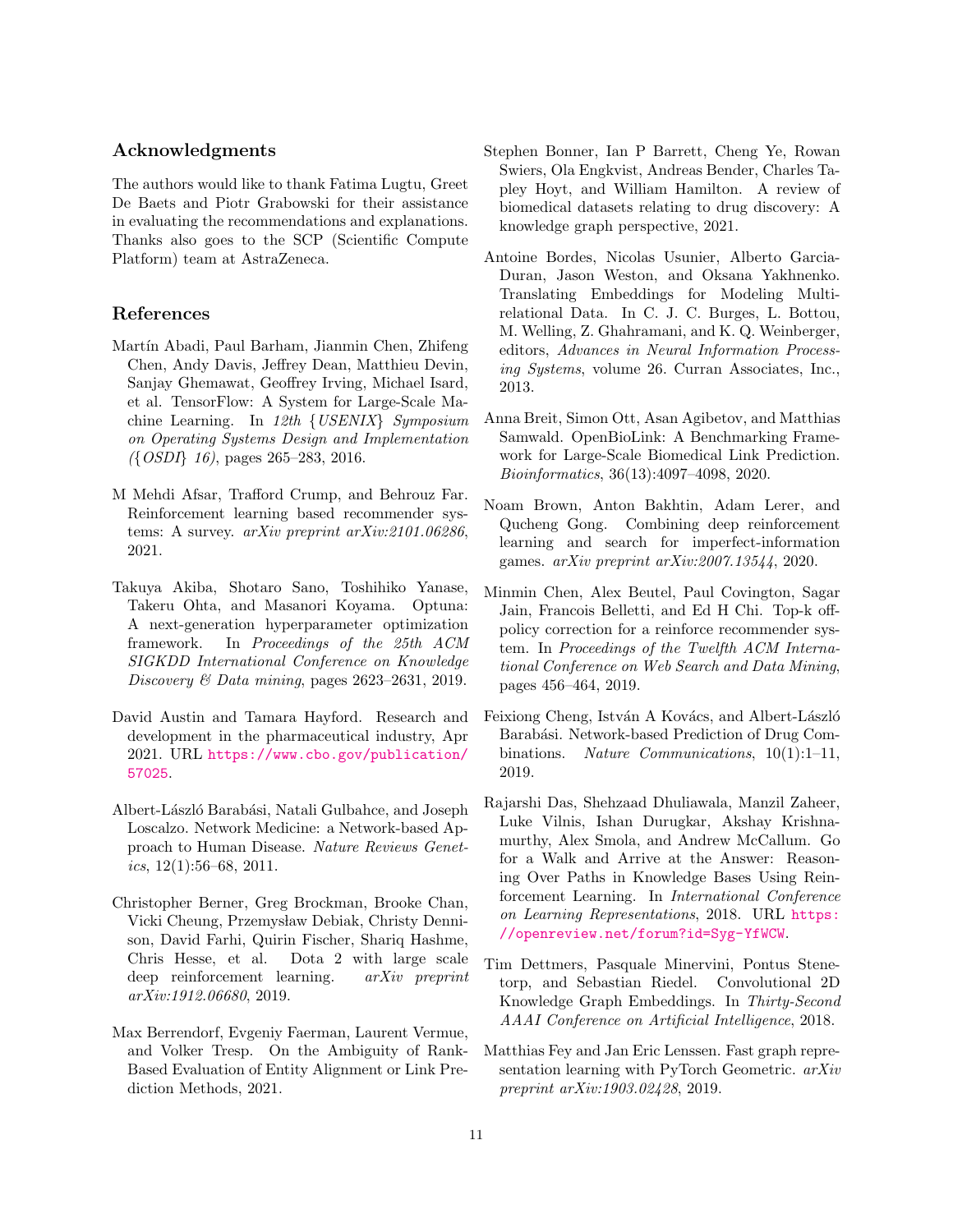- <span id="page-11-12"></span>David Geleta, Andriy Nikolov, Gavin Edwards, Anna Gogleva, Richard Jackson, Erik Jansson, Andrej Lamov, Sebastian Nilsson, Marina Pettersson, Vladimir Poroshin, Benedek Rozemberczki, Timothy Scrivener, Michael Ughetto, and Eliseo Papa. Biological insights knowledge graph: an integrated knowledge graph to support drug development, 2021. URL [https://doi.org/10.1101/](https://doi.org/10.1101/2021.10.28.466262) [2021.10.28.466262](https://doi.org/10.1101/2021.10.28.466262).
- <span id="page-11-14"></span>Lise L Gluud, Filip K Knop, and Tina Vilsbøll. Effects of lixisenatide on elevated liver transaminases: systematic review with individual patient data meta-analysis of randomised controlled trials on patients with type 2 diabetes. *BMJ open*,  $4(12)$ : e005325, 2014.
- <span id="page-11-0"></span>Anna Gogleva, Dimitris Polychronopoulos, Matthias Pfeifer, Vladimir Poroshin, Michaël Ughetto, Ben Sidders, Jonathan Dry, Miika Ahdesmäki, Ultan McDermott, Eliseo Papa, et al. Knowledge graphbased recommendation framework identifies novel drivers of resistance in egfr mutant non-small cell lung cancer. bioRxiv, 2021.
- <span id="page-11-8"></span>Lingbing Guo, Zequn Sun, and Wei Hu. Learning to exploit long-term relational dependencies in knowledge graphs. In International Conference on Machine Learning, pages 2505–2514. PMLR, 2019.
- <span id="page-11-1"></span>Deisy Morselli Gysi, Ítalo Do Valle, Marinka Zitnik, Asher Ameli, Xiao Gan, Onur Varol, Susan Dina Ghiassian, JJ Patten, Robert A Davey, Joseph Loscalzo, et al. Network Medicine Framework for Identifying Drug-Repurposing Opportunities for COVID-19. Proceedings of the National Academy of Sciences, 118(19), 2021.
- <span id="page-11-6"></span>John Haugeland. Artificial intelligence: The very idea. MIT press, 1989.
- <span id="page-11-9"></span>Marcel Hildebrandt, Jorge Andres Quintero Serna, Yunpu Ma, Martin Ringsquandl, Mitchell Joblin, and Volker Tresp. Reasoning on knowledge graphs with debate dynamics. In Proceedings of the AAAI Conference on Artificial Intelligence, volume 34, pages 4123–4131, 2020.
- <span id="page-11-5"></span>Daniel Scott Himmelstein, Antoine Lizee, Christine Hessler, Leo Brueggeman, Sabrina L Chen, Dexter Hadley, Ari Green, Pouya Khankhanian, and Sergio E Baranzini. Systematic Integration of Biomedical Knowledge Prioritizes Drugs for Repurposing. Elife, 6:e26726, 2017.
- <span id="page-11-3"></span>Weihua Hu, Matthias Fey, Marinka Zitnik, Yuxiao Dong, Hongyu Ren, Bowen Liu, Michele Catasta, and Jure Leskovec. Open Graph Benchmark: Datasets for Machine Learning on Graphs. arXiv preprint arXiv:2005.00687, 2020.
- <span id="page-11-4"></span>Vassilis N Ioannidis, Xiang Song, Saurav Manchanda, Mufei Li, Xiaoqin Pan, Da Zheng, Xia Ning, Xiangxiang Zeng, and George Karypis. DRKG - Drug Repurposing Knowledge Graph for COVID-19, 2020.
- <span id="page-11-15"></span>Otito F Iwuchukwu, QiPing Feng, Wei-Qi Wei, Lan Jiang, Min Jiang, Hua Xu, Joshua C Denny, Russell A Wilke, Ronald M Krauss, Dan M Roden, et al. Genetic variation in the ugt1a locus is associated with simvastatin efficacy in a clinical practice setting. Pharmacogenomics, 15(14):1739–1747, 2014.
- <span id="page-11-16"></span>Diederik P. Kingma and Jimmy Ba. Adam: A method for stochastic optimization, 2017.
- <span id="page-11-7"></span>Thomas N Kipf and Max Welling. Semi-supervised classification with graph convolutional networks. arXiv preprint arXiv:1609.02907, 2016.
- <span id="page-11-11"></span>Deren Lei, Gangrong Jiang, Xiaotao Gu, Kexuan Sun, Yuning Mao, and Xiang Ren. Learning Collaborative Agents with Rule Guidance for Knowledge Graph Reasoning. In Proceedings of the 2020 Conference on Empirical Methods in Natural Language Processing (EMNLP), pages 8541–8547, 2020.
- <span id="page-11-10"></span>Xi Victoria Lin, Richard Socher, and Caiming Xiong. Multi-hop knowledge graph reasoning with reward shaping. arXiv preprint arXiv:1808.10568, 2018.
- <span id="page-11-2"></span>Yushan Liu, Marcel Hildebrandt, Mitchell Joblin, Martin Ringsquandl, Rime Raissouni, and Volker Tresp. Neural Multi-Hop Reasoning With Logical Rules on Biomedical Knowledge Graphs. In European Semantic Web Conference, pages 375–391. Springer, 2021.
- <span id="page-11-13"></span>Xiaodan Lv, Yongqiang Dong, Lingling Hu, Feiyu Lu, Changyu Zhou, and Shaoyou Qin. Glucagon-like peptide-1 receptor agonists (glp-1 ras) for the management of nonalcoholic fatty liver disease (nafld): A systematic review. Endocrinology, diabetes & metabolism, 3(3):e00163, 2020.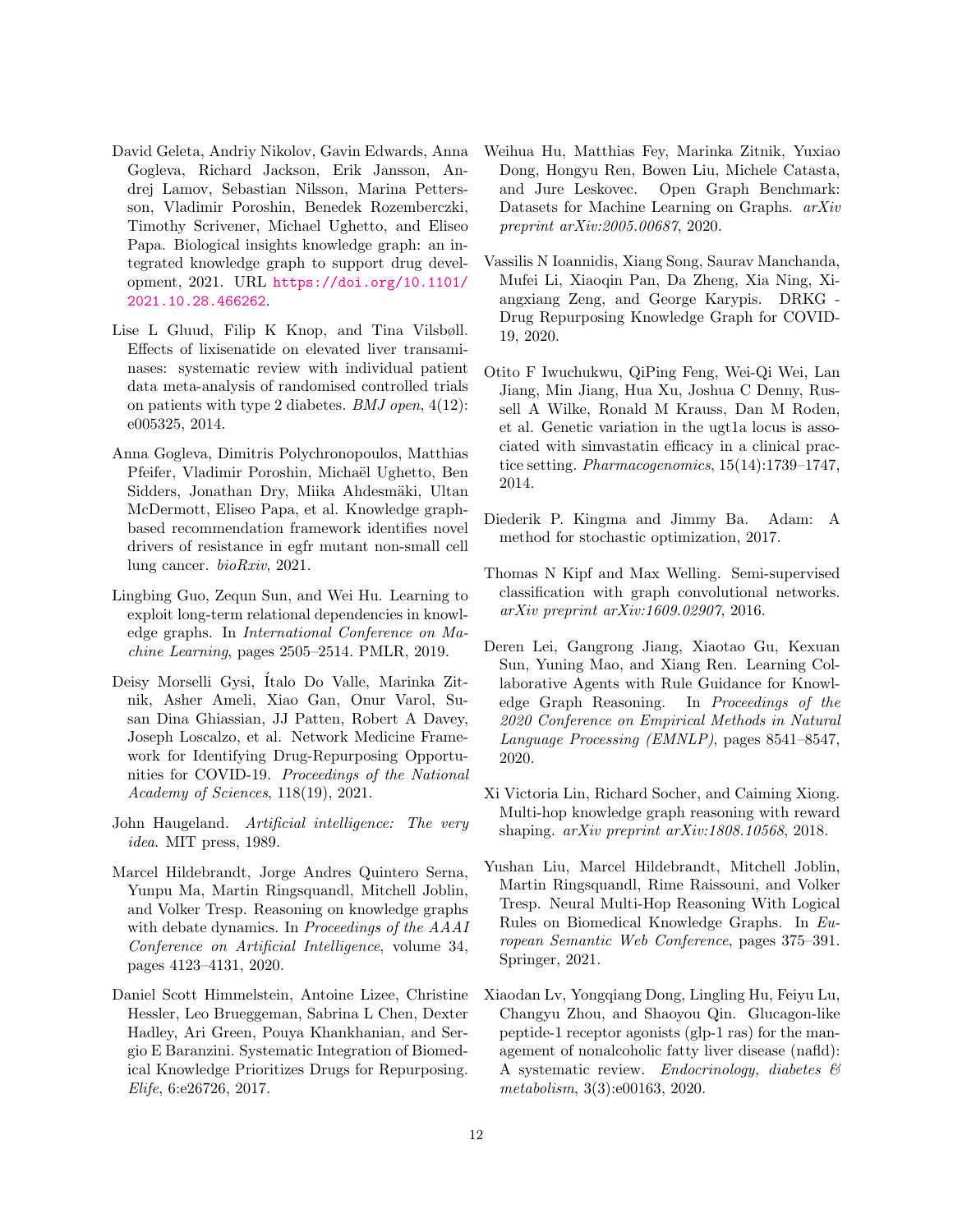- <span id="page-12-12"></span>Xin Lv, Yixin Cao, Lei Hou, Juanzi Li, Zhiyuan Liu, Yichi Zhang, and Zelin Dai. Is multihop reasoning really explainable? towards benchmarking reasoning interpretability. arXiv preprint arXiv:2104.06751, 2021.
- <span id="page-12-2"></span>Christian Meilicke, Melisachew Wudage Chekol, Daniel Ruffinelli, and Heiner Stuckenschmidt. Anytime Bottom-Up Rule Learning for Knowledge Graph Completion. In IJCAI, pages 3137–3143, 2019.
- <span id="page-12-15"></span>Olivier Mir, Alexandre Salvador, Sarah Dauchy, Stanislas Ropert, Cédric Lemogne, and Raphaël Gaillard. Everolimus induced mood changes in breast cancer patients: a case-control study. Investigational new drugs, 36(3):503–508, 2018.
- <span id="page-12-7"></span>Volodymyr Mnih, Koray Kavukcuoglu, David Silver, Alex Graves, Ioannis Antonoglou, Daan Wierstra, and Martin Riedmiller. Playing atari with deep reinforcement learning. *arXiv preprint* arXiv:1312.5602, 2013.
- <span id="page-12-18"></span>Vinod Nair and Geoffrey E Hinton. Rectified linear units improve restricted boltzmann machines. In Icml, 2010.
- <span id="page-12-16"></span>Adam Paszke, Sam Gross, Soumith Chintala, Gregory Chanan, Edward Yang, Zachary DeVito, Zeming Lin, Alban Desmaison, Luca Antiga, and Adam Lerer. Automatic differentiation in pytorch. NIPS, 2017.
- <span id="page-12-3"></span>Meng Qu and Jian Tang. Probabilistic logic neural networks for reasoning. *arXiv preprint* arXiv:1906.08495, 2019.
- <span id="page-12-6"></span>Tim Rocktäschel and Sebastian Riedel. Endto-end differentiable proving. arXiv preprint arXiv:1705.11040, 2017.
- <span id="page-12-4"></span>Frank Rosenblatt. The perceptron: a probabilistic model for information storage and organization in the brain. Psychological review, 65(6):386, 1958.
- <span id="page-12-5"></span>David E Rumelhart, Geoffrey E Hinton, and Ronald J Williams. Learning representations by backpropagating errors. nature, 323(6088):533–536, 1986.
- <span id="page-12-1"></span>Alberto Santos, Ana Rita Colaço, Annelaura Bach Nielsen, Lili Niu, Philipp Emanuel Geyer, Fabian Coscia, Nicolai Jacob Wewer Albrechtsen, Filip Mundt, Lars Juhl Jensen, and Matthias Mann.

Clinical Knowledge Graph Integrates Proteomics Data Into Clinical Decision-Making. bioRxiv, 2020.

- <span id="page-12-11"></span>Michael Schlichtkrull, Thomas N Kipf, Peter Bloem, Rianne Van Den Berg, Ivan Titov, and Max Welling. Modeling Relational Data with Graph Convolutional Networks. In European Semantic Web Conference, pages 593–607. Springer, 2018.
- <span id="page-12-13"></span>Marta Seghieri, Alexander S Christensen, Andreas Andersen, Anna Solini, Filip K Knop, and Tina Vilsbøll. Future perspectives on glp-1 receptor agonists and glp-1/glucagon receptor co-agonists in the treatment of nafld. Frontiers in endocrinology, 9:649, 2018.
- <span id="page-12-14"></span>Yuya Seko, Yoshio Sumida, Saiyu Tanaka, Kojiroh Mori, Hiroyoshi Taketani, Hiroshi Ishiba, Tasuku Hara, Akira Okajima, Atsushi Umemura, Taichiro Nishikawa, et al. Effect of 12-week dulaglutide therapy in japanese patients with biopsy-proven nonalcoholic fatty liver disease and type 2 diabetes mellitus. Hepatology Research, 47(11):1206–1211, 2017.
- <span id="page-12-10"></span>Yelong Shen, Jianshu Chen, Po-Sen Huang, Yuqing Guo, and Jianfeng Gao. M-Walk: Learning to Walk Over Graphs Using Monte Carlo Tree Search. In Proceedings of the 32nd International Conference on Neural Information Processing Systems, pages 6787–6798, 2018.
- <span id="page-12-8"></span>David Silver, Julian Schrittwieser, Karen Simonyan, Ioannis Antonoglou, Aja Huang, Arthur Guez, Thomas Hubert, Lucas Baker, Matthew Lai, Adrian Bolton, et al. Mastering the game of go without human knowledge. nature, 550(7676):354– 359, 2017.
- <span id="page-12-17"></span>Nitish Srivastava, Geoffrey Hinton, Alex Krizhevsky, Ilya Sutskever, and Ruslan Salakhutdinov. Dropout: a simple way to prevent neural networks from overfitting. The journal of machine learning research, 15(1):1929–1958, 2014.
- <span id="page-12-9"></span>Zhiqing Sun, Shikhar Vashishth, Soumya Sanyal, Partha Talukdar, and Yiming Yang. A Reevaluation of Knowledge Graph Completion Methods, 2020.
- <span id="page-12-0"></span>Kristina Toutanova, Danqi Chen, Patrick Pantel, Hoifung Poon, Pallavi Choudhury, and Michael Gamon. Representing Text for Joint Embedding of Text and Knowledge Bases. In Proceedings of the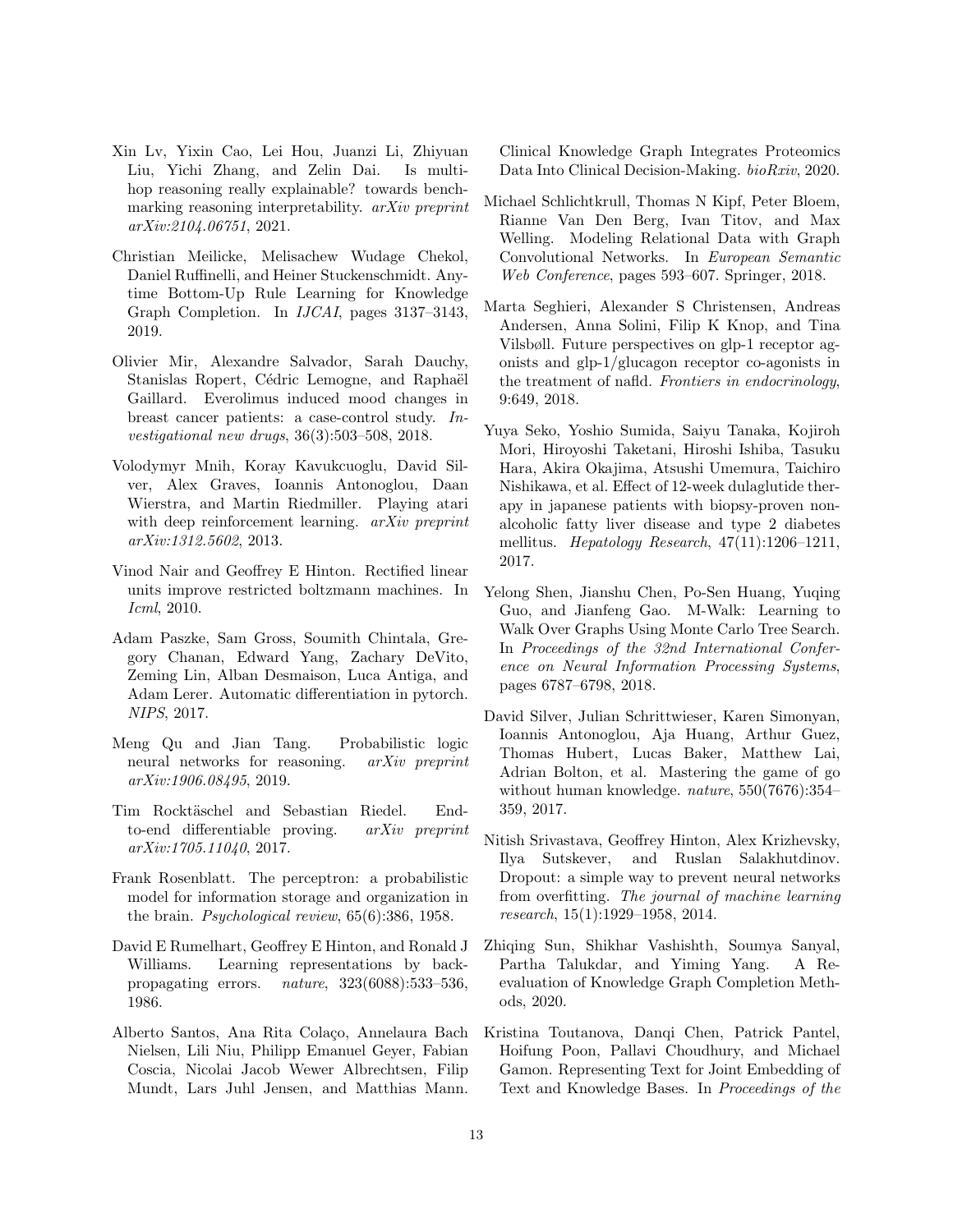2015 Conference on Empirical Methods in Natural Language Processing, pages 1499–1509, 2015.

- <span id="page-13-2"></span>Brian Walsh, Sameh K Mohamed, and Vít Nováček. BioKG: A Knowledge Graph for Relational Learning On Biological Data. In Proceedings of the 29th ACM International Conference on Information & Knowledge Management, pages 3173–3180, 2020.
- <span id="page-13-9"></span>Zhen Wang, Jianwen Zhang, Jianlin Feng, and Zheng Chen. Knowledge Graph Embedding by Translating on Hyperplanes. In Proceedings of the AAAI Conference on Artificial Intelligence, volume 28, 2014.
- <span id="page-13-11"></span>Naomi R Wray, Michael R James, Steven P Mah, Matthew Nelson, Gavin Andrews, Patrick F Sullivan, Grant W Montgomery, Andrew J Birley, Andreas Braun, and Nicholas G Martin. Anxiety and comorbid measures associated with plxna2. Archives of general psychiatry, 64(3):318– 326, 2007.
- <span id="page-13-5"></span>Zonghan Wu, Shirui Pan, Fengwen Chen, Guodong Long, Chengqi Zhang, and S Yu Philip. A comprehensive survey on graph neural networks. IEEE transactions on neural networks and learning systems, 32(1):4–24, 2020.
- <span id="page-13-8"></span>Yikun Xian, Zuohui Fu, Shan Muthukrishnan, Gerard De Melo, and Yongfeng Zhang. Reinforcement Knowledge Graph Reasoning for Explainable Recommendation. In Proceedings of the 42nd International ACM SIGIR Conference on Research and Development in Information Retrieval, pages 285– 294, 2019.
- <span id="page-13-1"></span>Wenhan Xiong, Thien Hoang, and William Yang Wang. DeepPath: A Reinforcement Learning Method for Knowledge Graph Reasoning. In Proceedings of the 2017 Conference on Empirical Methods in Natural Language Processing, pages 564–573, 2017.
- <span id="page-13-10"></span>Bishan Yang, Wen-tau Yih, Xiaodong He, Jianfeng Gao, and Li Deng. Embedding entities and relations for learning and inference in knowledge bases. arXiv preprint arXiv:1412.6575, 2014.
- <span id="page-13-6"></span>Fan Yang, Zhilin Yang, and William W Cohen. Differentiable learning of logical rules for knowledge base reasoning. arXiv preprint arXiv:1702.08367, 2017.
- <span id="page-13-4"></span>Jing Zhang, Bo Chen, Lingxi Zhang, Xirui Ke, and Haipeng Ding. Neural, Symbolic and Neuralsymbolic Reasoning on Knowledge Graphs. AI Open, 2:14–35, 2021.
- <span id="page-13-7"></span>Kangzhi Zhao, Xiting Wang, Yuren Zhang, Li Zhao, Zheng Liu, Chunxiao Xing, and Xing Xie. Leveraging Demonstrations for Reinforcement Recommendation Reasoning Over Knowledge Graphs. In Proceedings of the 43rd International ACM SIGIR Conference on Research and Development in Information Retrieval, pages 239–248, 2020.
- <span id="page-13-12"></span>Da Zheng, Xiang Song, Chao Ma, Zeyuan Tan, Zihao Ye, Jin Dong, Hao Xiong, Zheng Zhang, and George Karypis. DGL-KE: Training Knowledge Graph Embeddings at Scale. In Proceedings of the 43rd International ACM SIGIR Conference on Research and Development in Information Retrieval, pages 739–748, 2020a.
- <span id="page-13-3"></span>Shuangjia Zheng, Jiahua Rao, Ying Song, Jixian Zhang, Xianglu Xiao, Evandro Fei Fang, Yuedong Yang, and Zhangming Niu. PharmKG: A Dedicated Knowledge Graph Benchmark for Biomedical Data Mining. Briefings in Bioinformatics, 2020b.
- <span id="page-13-0"></span>Yadi Zhou, Yuan Hou, Jiayu Shen, Yin Huang, William Martin, and Feixiong Cheng. Networkbased Drug Repurposing for Novel Coronavirus 2019-nCoV/SARS-CoV-2. Cell Discovery, 6(1):1– 18, 2020.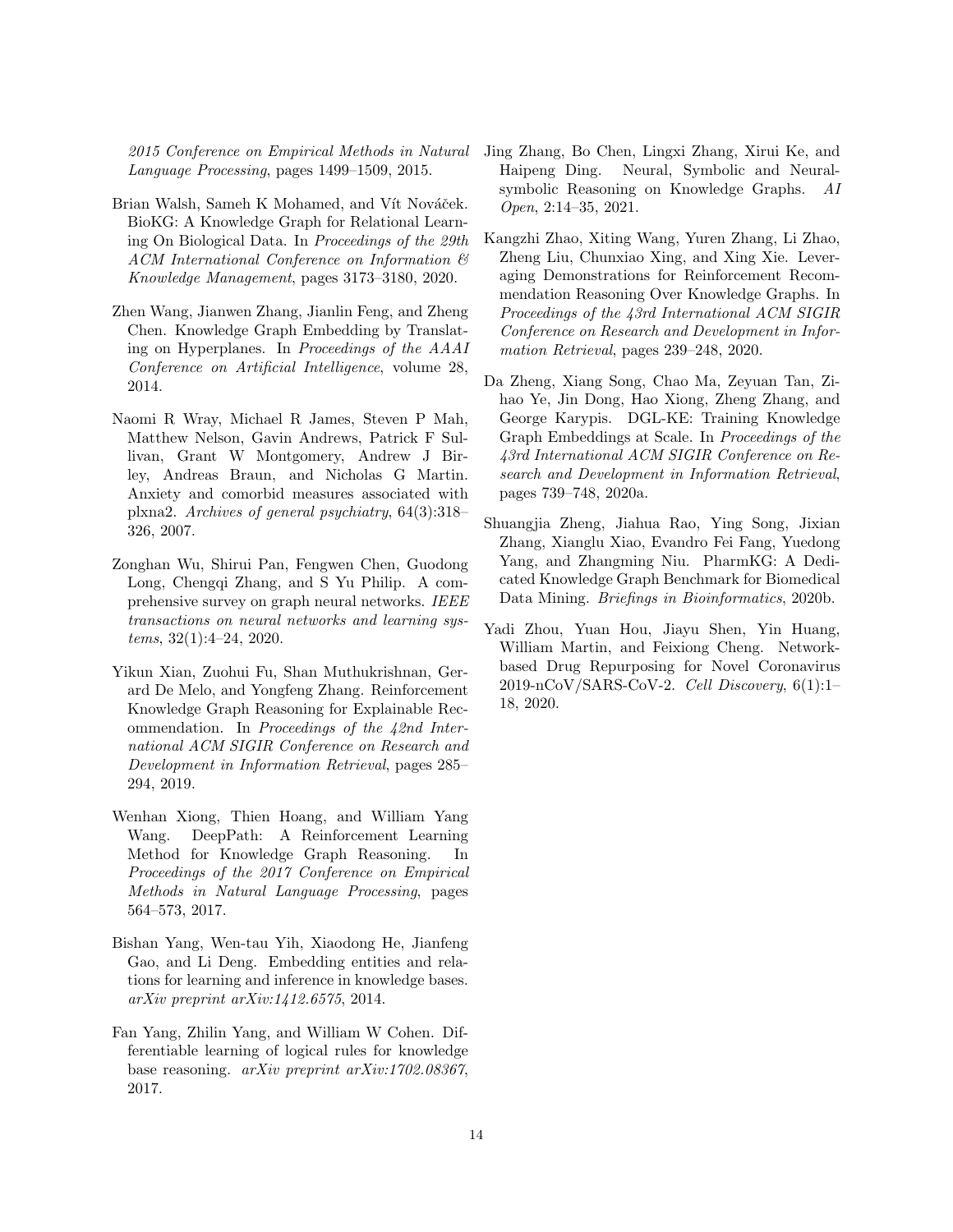# <span id="page-14-0"></span>Appendix A. Experimental Details

## A.1. Model Implementations

Our experiments with PoLo and MINERVA utilized the TensorFlow [\(Abadi et al.,](#page-10-13) [2016\)](#page-10-13) codebase released by the authors of PoLo. AnyBURL [\(Meilicke et al.,](#page-12-2) [2019\)](#page-12-2) uses the latest version (AnyBURL-JUNO) from the authors. The DistMult and TransE (L2 norm) embeddings were learned with the DGL-KE [\(Zheng](#page-13-12) [et al.,](#page-13-12) [2020a\)](#page-13-12) on top of the PyTorch [\(Paszke et al.,](#page-12-16) [2017\)](#page-12-16) automatic differentiation backend library. The hyperparameters of these embedding models were tuned on the validation set with the open-source Optuna framework [\(Akiba et al.,](#page-10-14) [2019\)](#page-10-14). Finally, the R-GCN baselines were generated with the PyTorch Geometric library [\(Fey and Lenssen,](#page-10-15) [2019\)](#page-10-15) using Adam optimiser [Kingma and Ba](#page-11-16) [\(2017\)](#page-11-16), Dropout [Srivastava et al.](#page-12-17) [\(2014\)](#page-12-17) and ReLU [Nair and Hinton](#page-12-18) [\(2010\)](#page-12-18).

### A.2. Hyperparameters

To get the best results for each model, the Table X and Y show hyperparameters that are searched. For MINERVA,  $\lambda$  is set to 0 which recovers MINERVA from PoLo.

Table 4: Hyperparameter search space for MINERVA and PoLo. For MINERVA  $\lambda$  is set to 0.

| Hyperparameter    | Values            |
|-------------------|-------------------|
| Embedding size    | ${128, 256}$      |
| Hidden layer size | ${256,512}$       |
| Learning rate     | ${0.0001, 0.001}$ |
|                   | ${0.1,1}$         |
| $\sigma$          | $\{0.01, 0.1\}$   |

Table 5: Hyperparameter search space for knowledge graph embedding techniques TransE and DistMult.

| Hyperparameter   | Values                             |
|------------------|------------------------------------|
| Embedding size   | $\{128, 256, \ldots, 1024\}$       |
| Learning rate    | [0.001, 0.2]                       |
| Negative samples | $\{1,\ldots,500\}$                 |
| Max step         | $\{12000, 22000, \ldots, 200000\}$ |

| Table 6: Hyperparameter search space for R-GCN. |                      |  |
|-------------------------------------------------|----------------------|--|
| User over a na mark on                          | $\overline{V}$ alaaa |  |

| 11 y per parameter | values            |
|--------------------|-------------------|
| Embedding size     | $\{32, 64, 128\}$ |
| Learning rate      | $\{0.01, 0.05\}$  |
| Negative samples   | ${10}$            |
| Max step           | ${0.01}$          |
|                    |                   |

AnyBURL We use the most recent (JUNO) version of AnyBURL, which is more of a neurosymbolic approach as it implements Reinforcement Learning to learn rules. The maximum length of rules is set to 3 and the rules are learned for a total of 500 seconds. The AnyBURL algorithm does not need hyperparameter tuning to achieve good results, therefore we kept the default values of remaining hyperparameters.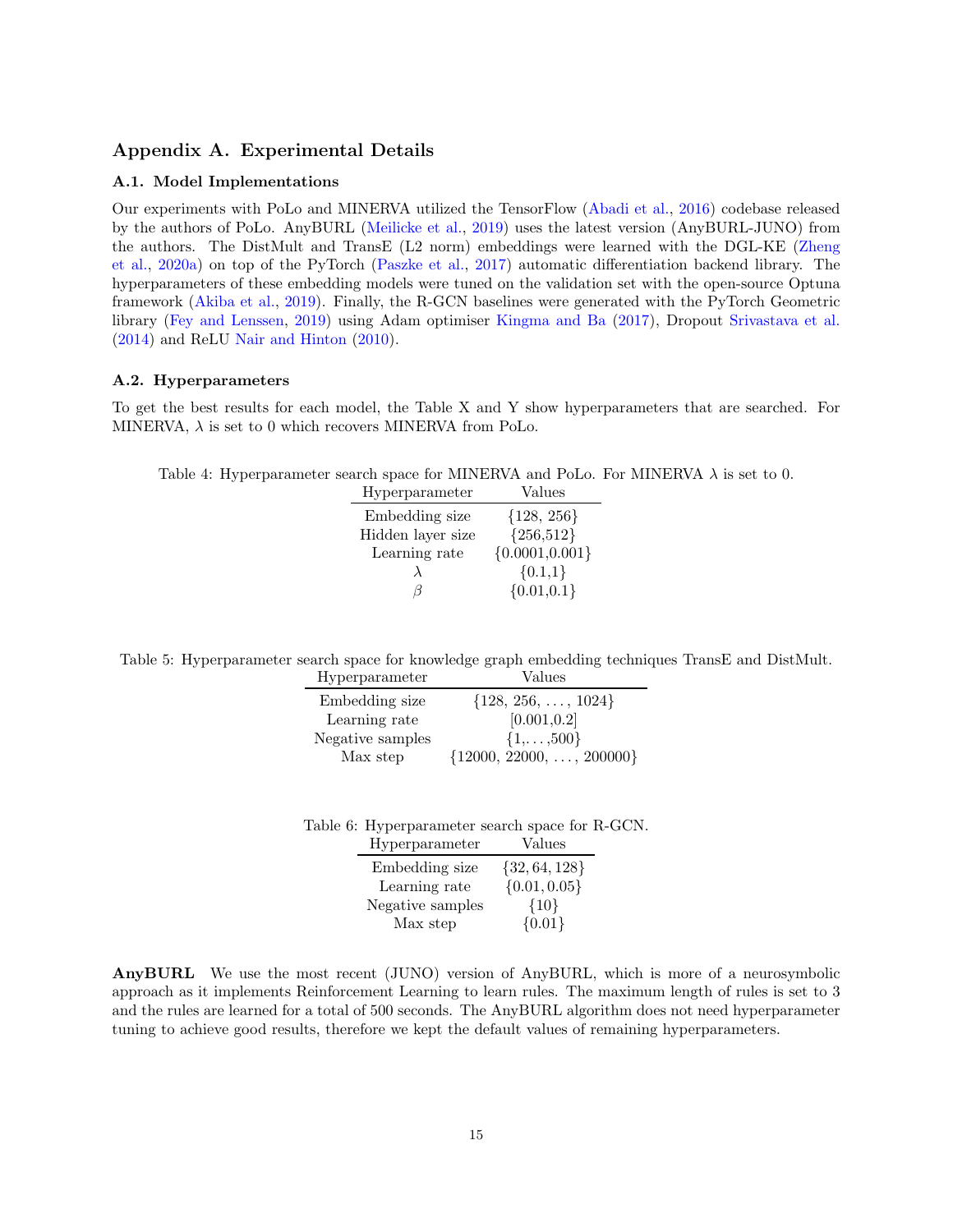# <span id="page-15-0"></span>A.3. Dataset Statistics

| Table 7: Statistics of each tasks dataset sizes |                      |                |              |            |       |       |                       |
|-------------------------------------------------|----------------------|----------------|--------------|------------|-------|-------|-----------------------|
| Task                                            | Dataset              | Relation       | <b>Nodes</b> | Edges      | Train | Valid | $\operatorname{Test}$ |
|                                                 | Hetionet             | $\mathrm{CtD}$ | 47,031       | 2,250,197  | 483   | 121   | 151                   |
| Drug Repurposing                                | <b>BIKG</b> Hetionet | CtD            | 131,668      | 11,289,713 | 2,062 | 516   | 664                   |
|                                                 | $BIKG$ Hetionet $+$  | CtD            | 556.219      | 25,762,310 | 2.114 | 529   | 661                   |
|                                                 | Hetionet             | CbG            | 47,031       | 2,250,197  | 7.404 | 1,852 | 2,315                 |
| Drug-Target Interaction                         | <b>BIKG</b> Hetionet | CbG            | 131,668      | 11,289,713 | 7.351 | 1,838 | 2,298                 |
|                                                 | BIKG Hetionet+       | CbG            | 556.219      | 25,762,310 | 7.351 | 1,838 | 2.298                 |

Table 8: Statistics of biomedical and benchmark knowledge graphs

| Dataset              | Domain            | Node Types | <b>Nodes</b> | Edge Types | Edges       | Mean Degree |
|----------------------|-------------------|------------|--------------|------------|-------------|-------------|
| ClinicalKG           | Biological        | 35         | 19,251,579   | 57         | 208,177,953 | 21.63       |
| <b>BIKG</b>          | Biological        | 27         | 10,948,027   | 52         | 83,849,252  | 17.87       |
| $BIKG$ Hetionet $+$  | Biological        | 12         | 556,219      | 47         | 25,762,310  | 92.63       |
| <b>BIKG</b> Hetionet | Biological        | 11         | 131,668      | 24         | 11,289,713  | 171.49      |
| <b>DRKG</b>          | Biological        | 13         | 97,238       | 107        | 5,874,258   | 120.81      |
| OGBL-BIOKG           | Biological        | 5          | 45,085       | 51         | 4,762,677   | 108.52      |
| OpenBioLink-HQ       | Biological        | 7          | 184,667      | 30         | 4,778,683   | 51.80       |
| Hetionet             | <b>Biological</b> | 11         | 47,031       | 24         | 2,250,197   | 95.83       |
| <b>BioKG</b>         | Biological        | 10         | 105,524      | 17         | 2,067,998   | 39.19       |
| $PharmKG-8k$         | <b>Biological</b> | 3          | 7,262        | 29         | 479,902     | 132.16      |
| FB15K-237            | <b>General</b>    | 571        | 14,505       | 237        | 310,116     | 42.50       |
| WN18RR               | Lexical           | 4          | 40,945       | 11         | 90,003      | 4.53        |
| NELL-995             | General           | 269        | 75,492       | 200        | 154.213     | 4.09        |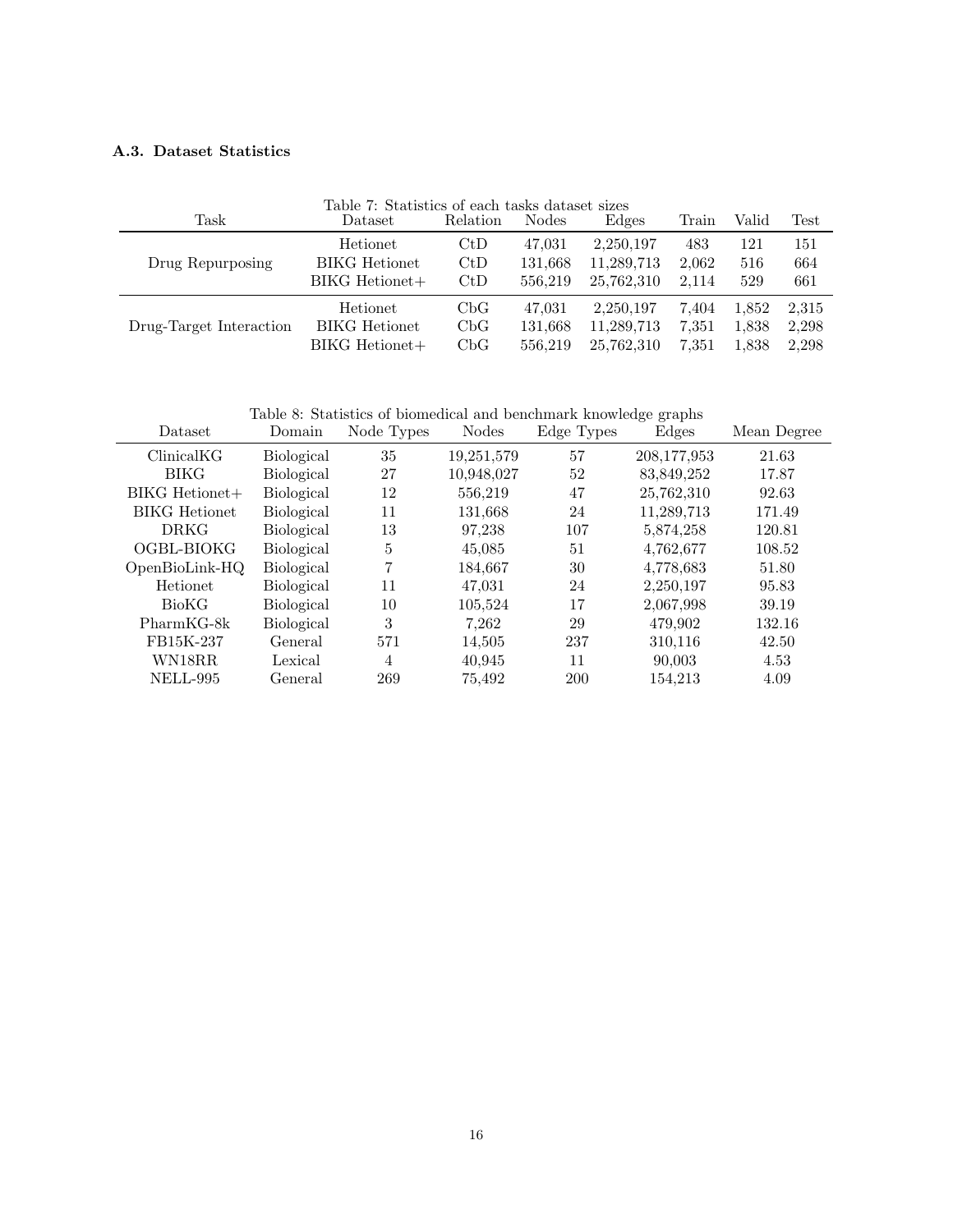# <span id="page-16-0"></span>Appendix B. Explanations

The following section contains metapath statistics and explanations generated by MINVERA on the BIKG Hetionet and BIKG Hetionet+ datasets.

## B.1. Metapaths Statistics

|                                | <b>B.1.</b> Metapaths Statistics                                                                                                                                                      |         |
|--------------------------------|---------------------------------------------------------------------------------------------------------------------------------------------------------------------------------------|---------|
|                                | Table 9: MINERVA's top 10 frequent reasoning metapaths for drug repurposing (pruned)                                                                                                  |         |
| Dataset                        | Metapath                                                                                                                                                                              | %       |
|                                | $Componnd \xrightarrow{\text{treats}} Discase \xrightarrow{\text{associates}^{-1}} Gene \xrightarrow{\text{associates}} Discase$                                                      | 71.7    |
|                                | $\label{eq:compound} Compound \xrightarrow{\text{includes}^{-1}}\text{Pharmacologic Class} \xrightarrow{\text{includes}}\text{Componnd} \xrightarrow{\text{treats}} \text{Disease}$   | 5.1     |
|                                | $Componnd \xrightarrow{\text{treats}} Discase \xrightarrow{\text{upregulates}} Gene \xrightarrow{\text{associates}} Discase$                                                          | 4.3     |
| <b>BIKG</b><br><b>Hetionet</b> | $\label{eq:compound} Compound \xrightarrow{\text{treats}} Disease \xrightarrow{\text{treats}^{-1}} Compound \xrightarrow{\text{treats}} Disease$                                      | 2.7     |
|                                | $Componnd \xrightarrow{\text{palliates}} Disense \xrightarrow{\text{upregulates}} Gene \xrightarrow{\text{associates}} Disense$                                                       | 2.1     |
|                                | $Compound \xrightarrow{\text{resembles}} Compound \xrightarrow{\text{resembles}} Compound \xrightarrow{\text{resembles}} Compound \xrightarrow{\text{treats}} Disease$                | 1.5     |
|                                | $Compound \xrightarrow{\text{binds}} Gene \xrightarrow{\text{associates}} Discase$                                                                                                    | 1.2     |
|                                | $\label{eq:compound} Compound \xrightarrow{\text{resembles}} Com pound \xrightarrow{\text{resembles}^{-1}} Com pound \xrightarrow{\text{treats}} Discase$                             | 1.2     |
|                                | $\label{eq:subspace} Compound \xrightarrow{\text{palliates}} Disease \xrightarrow{\text{associates}^{-1}} Gene \xrightarrow{\text{associates}} Disease$                               | $1.2\,$ |
|                                | $Compound \xrightarrow{\text{treats}} Disesse \xrightarrow{\text{localizes}} Anatomy \xrightarrow{\text{localizes}^{-1}} Discase'$                                                    | 0.9     |
|                                | $\label{eq:compound} Compound \xrightarrow{\text{has mechanism}} Mechanism \text{ of } Action \xrightarrow{\text{has mechanism}^{-1}} Compound \xrightarrow{\text{has link}} Discase$ | 51.5    |
|                                | $\label{eq:compound} Compound \xrightarrow{\text{has mechanism}} Mechanism \text{ of } Action \xrightarrow{\text{has assay target}} Gene \xrightarrow{\text{associates}} Discase$     | 34.2    |
|                                | $Componnd \xrightarrow{\text{has link}} Discase \xrightarrow{\text{has link}} Discase \xrightarrow{\text{has link}} Discase$                                                          | 9.2     |
|                                | $\label{eq:compound} Compound \xrightarrow{\text{has mechanism}} Mechanism \text{ of } Action \xrightarrow{\text{has assay target}} Gene \xrightarrow{\text{has link}} Disease$       | $1.6\,$ |
| <b>BIKG</b>                    | $Componnd \xrightarrow{\text{treats}} Discase \xrightarrow{\text{has link}^{-1}} Componnd \xrightarrow{\text{has link}} Discase$                                                      | 1.3     |
| Hetionet+                      | $\label{eq:compound} Compound \xrightarrow{\text{treats}} Discase \xrightarrow{\text{associates}^{-1}} Gene \xrightarrow{\text{associates}} Discase$                                  | 0.4     |
|                                | $Compound \xrightarrow{\text{resembles}} Compound \xrightarrow{\text{binds}} Gene \xrightarrow{\text{associates}} Disease$                                                            | 0.3     |
|                                | $\label{eq:compound} Compound \xrightarrow{\text{has link}} Disense \xrightarrow{\text{involved in}^{-1}} Biological \ Process \xrightarrow{\text{involved in}} Discase$              | $0.2\,$ |

 $Compound \xrightarrow{\text{resembles}^{-1}} Componnd \xrightarrow{\text{binds}} Gene \xrightarrow{\text{associates}} Disease$  0.2

 $Compound \xrightarrow{\text{treats}} Discase \xrightarrow{\text{involved in}^{-1}} Biological Process \xrightarrow{\text{involved in}} Discase \longrightarrow 0.1$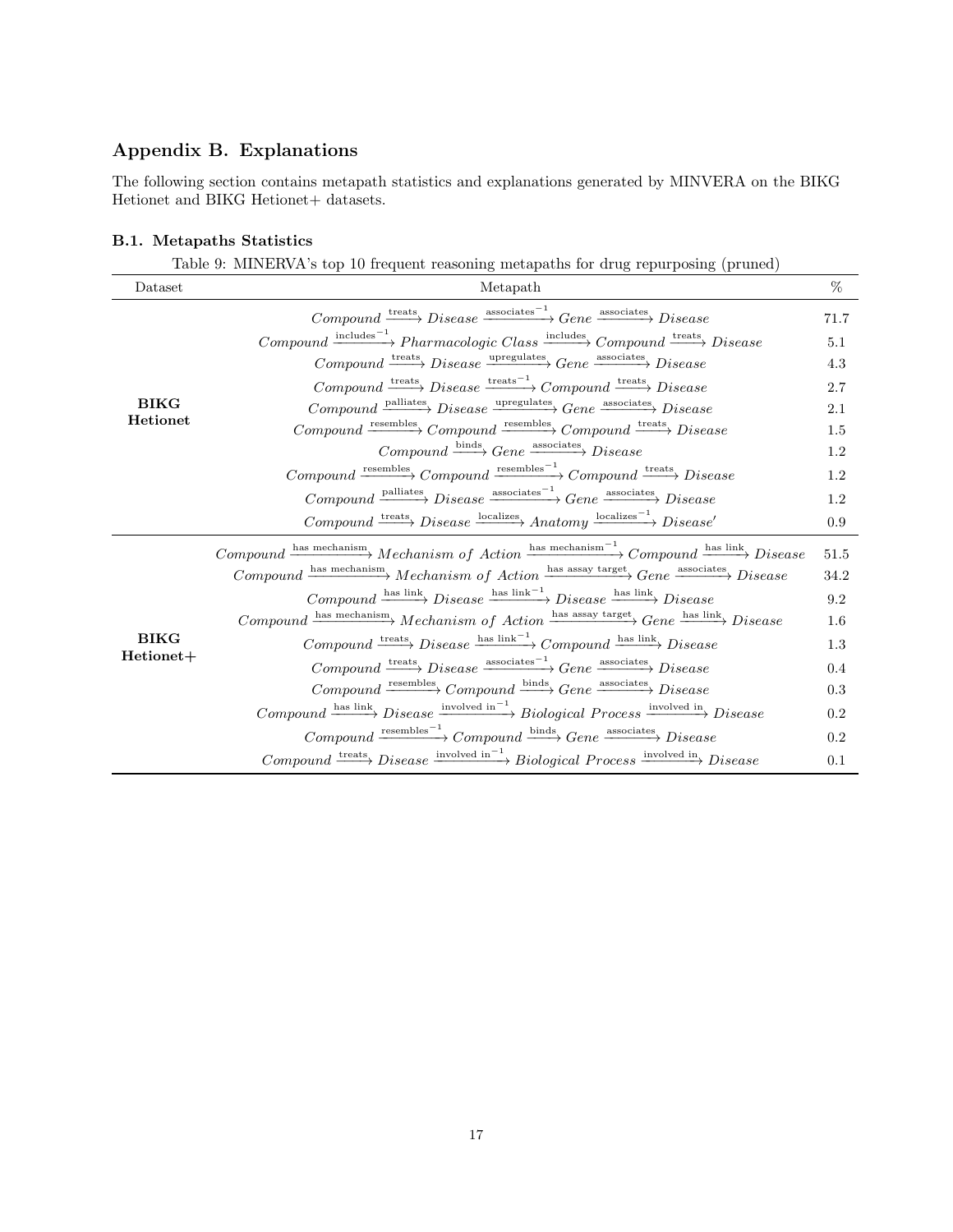| Dataset                 | Metapath                                                                                                                                                                                         | %       |
|-------------------------|--------------------------------------------------------------------------------------------------------------------------------------------------------------------------------------------------|---------|
|                         | $Componnd \xrightarrow{\text{binds}} Gene \xrightarrow{\text{participates}} Pathway \xrightarrow{\text{participates}} Gene$                                                                      | 14.2    |
|                         | $\label{eq:compound} Compound \xrightarrow{\text{resembles}^{-1}} Com pound \xrightarrow{\text{resembles}} Com pound \xrightarrow{\text{binds}} Gene$                                            | 13.8    |
|                         | $\label{eq:compound} Compound \xrightarrow{\text{includes}^{-1}}\text{Pharmacologie Class} \xrightarrow{\text{includes}}\text{Compound} \xrightarrow{\text{bindes}}\text{Gene}$                  | 13.2    |
|                         | $Componnd \xrightarrow{\text{resembles}} Componnd \xrightarrow{\text{resembles}} Componnd \xrightarrow{\text{binds}} Gene$                                                                       | 12.4    |
| <b>BIKG</b><br>Hetionet | $\label{eq:compound} Compound \xrightarrow{\text{resembles}} Compound \xrightarrow{\text{resembles}^{-1}} Compound \xrightarrow{\text{resembles}^{-1}} Compound \xrightarrow{\text{binds}} Gene$ | 12.2    |
|                         | $\label{eq:compound} Compound \xrightarrow{\text{binds}} Gene \xrightarrow{\text{participates}} Molecular \ Function \xrightarrow{\text{participates}^{-1}} Gene$                                | 4.8     |
|                         | $Componnd \xrightarrow{\text{resembles}} Componnd \xrightarrow{\text{binds}} Gene$                                                                                                               | 3.5     |
|                         | $Componnd \xrightarrow{\text{resembles}} Componnd \xrightarrow{\text{binds}} Gene$                                                                                                               | $3.3\,$ |
|                         | $\label{eq:compound} Compound \xrightarrow{\text{binds}} Gene \xrightarrow{\text{participates}} Biological \ Process \xrightarrow{\text{participates}} Gene$                                     | 3.2     |
|                         | $\label{eq:compound} Compound \xrightarrow{\text{resembles}^{-1}} Com pound \xrightarrow{\text{resembles}^{-1}} Com pound \xrightarrow{\text{binds}} Gene$                                       | 3.2     |
|                         | $\label{eq:compound} Compound \xrightarrow{\text{has mechanism}} Mechanism \text{ of } Action \xrightarrow{\text{has assay target}} Gene \xrightarrow{\text{has link}} Gene$                     | 47.6    |
|                         | $\label{eq:compound} Compound \xrightarrow{\text{has mechanism}} Mechanism \text{ of } Action \xrightarrow{\text{has assay target}} Gene$                                                        | 18.8    |
|                         | $\label{eq:compound} Compound \xrightarrow{\text{has mechanism}} Mechanism \text{ of } Action \xrightarrow{\text{has assay target}} Gene \xrightarrow{\text{interacts}} Gene$                    | 10.1    |
|                         | $Compound \xrightarrow{\text{binds}} Gene \xrightarrow{\text{has link}} Gene \xrightarrow{\text{has link}} Gene$                                                                                 | 5.9     |
| <b>BIKG</b>             | $Componnd \xrightarrow{\text{has link}} Gene \xrightarrow{\text{has link}} Gene \xrightarrow{\text{has link}} Gene$                                                                              | 3.0     |
| Hetionet+               | $Compound \xrightarrow{\text{binds}} Gene \xrightarrow{\text{has link}} Gene$                                                                                                                    | 2.2     |
|                         | $\label{eq:compound} Compound \xrightarrow{\text{associates}} \text{Pathway} \xrightarrow{\text{involved in}} \text{Disease} \xrightarrow{\text{associates}^{-1}} \text{Gene}$                   | 1.4     |
|                         | $Componnd \xrightarrow{\text{resembles}^{-1}} Componnd \xrightarrow{\text{binds}} Gene \xrightarrow{\text{has link}} Gene$                                                                       | 1.4     |
|                         | $Compound \xrightarrow{\text{upregulates}} Gene \xrightarrow{\text{has link}} Gene \xrightarrow{\text{has link}} Gene$                                                                           | 1.0     |
|                         | $\label{eq:compound} Compound \xrightarrow{\text{has mechanism}} Mechanism \text{ of } Action \xrightarrow{\text{has assay target}} Gene \xrightarrow{\text{has link}} Gene$                     | 0.8     |

Table 10: MINERVA's top 10 frequent reasoning metapaths for drug target interaction (pruned)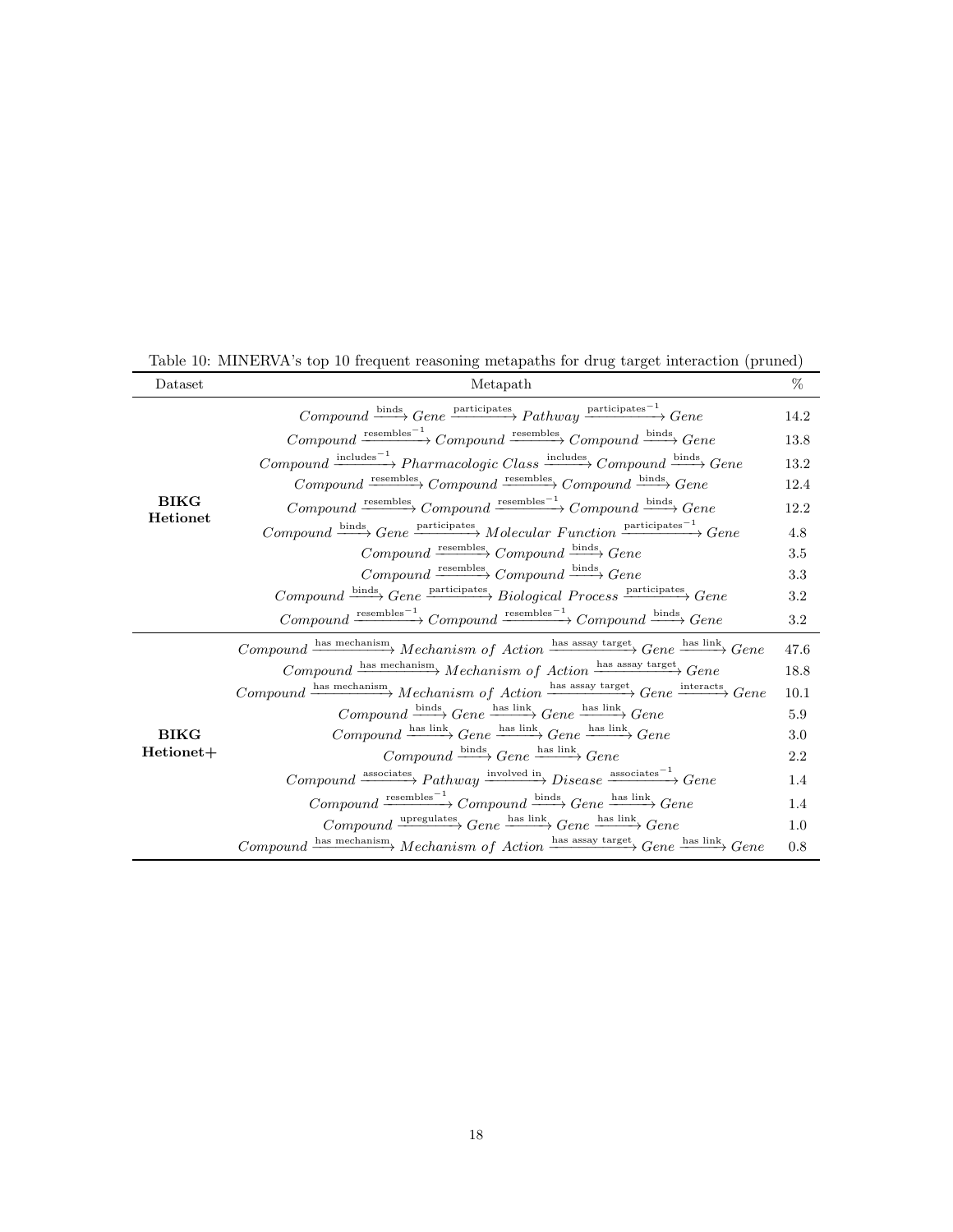# B.2. Explanations



Figure 7: Explainable reasoning for recommending Benralizumab in the treatment of Asthma.



B-cell Chronic Lymphocytic Leukemia

Figure 8: Explainable reasoning for recommending Inotuzumab ozogamicin in the treatment of B-cell Chronic Lymphocytic Leukemia.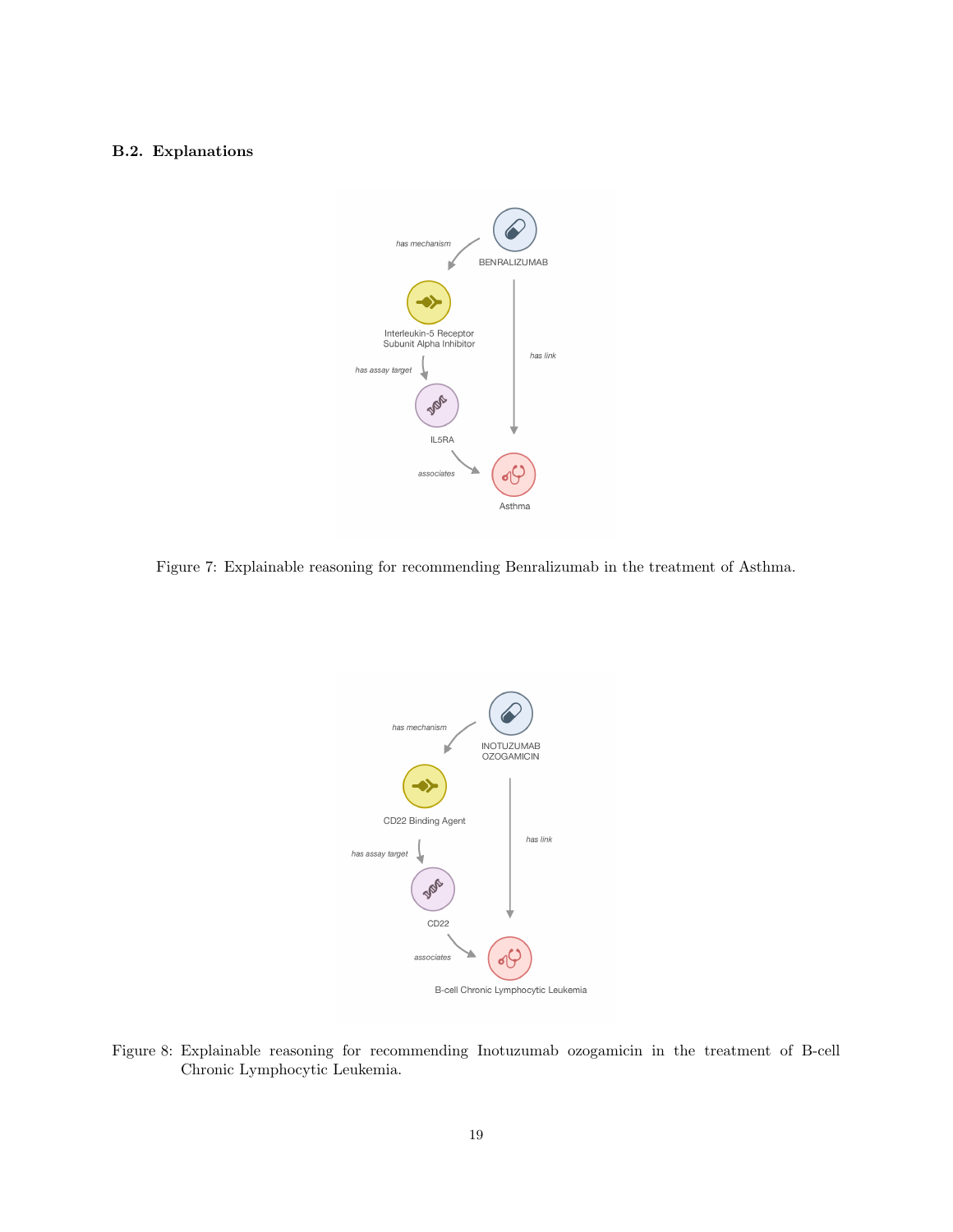

Figure 9: Explainable reasoning for recommending Naproxen Sodium in the treatment of rheumatic diseases.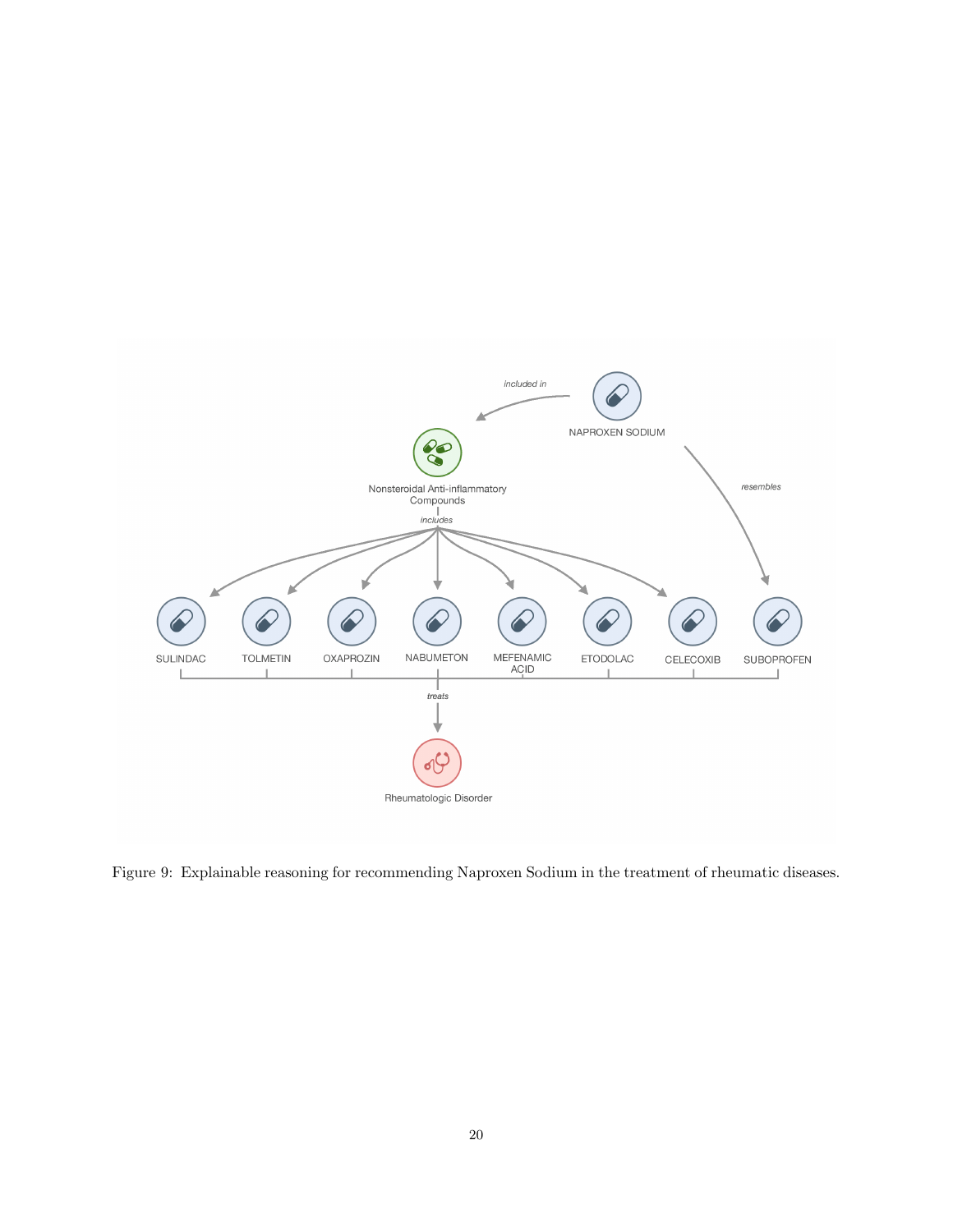

Figure 10: Explainable reasoning for recommending Quinapril as an ACE inhibitor.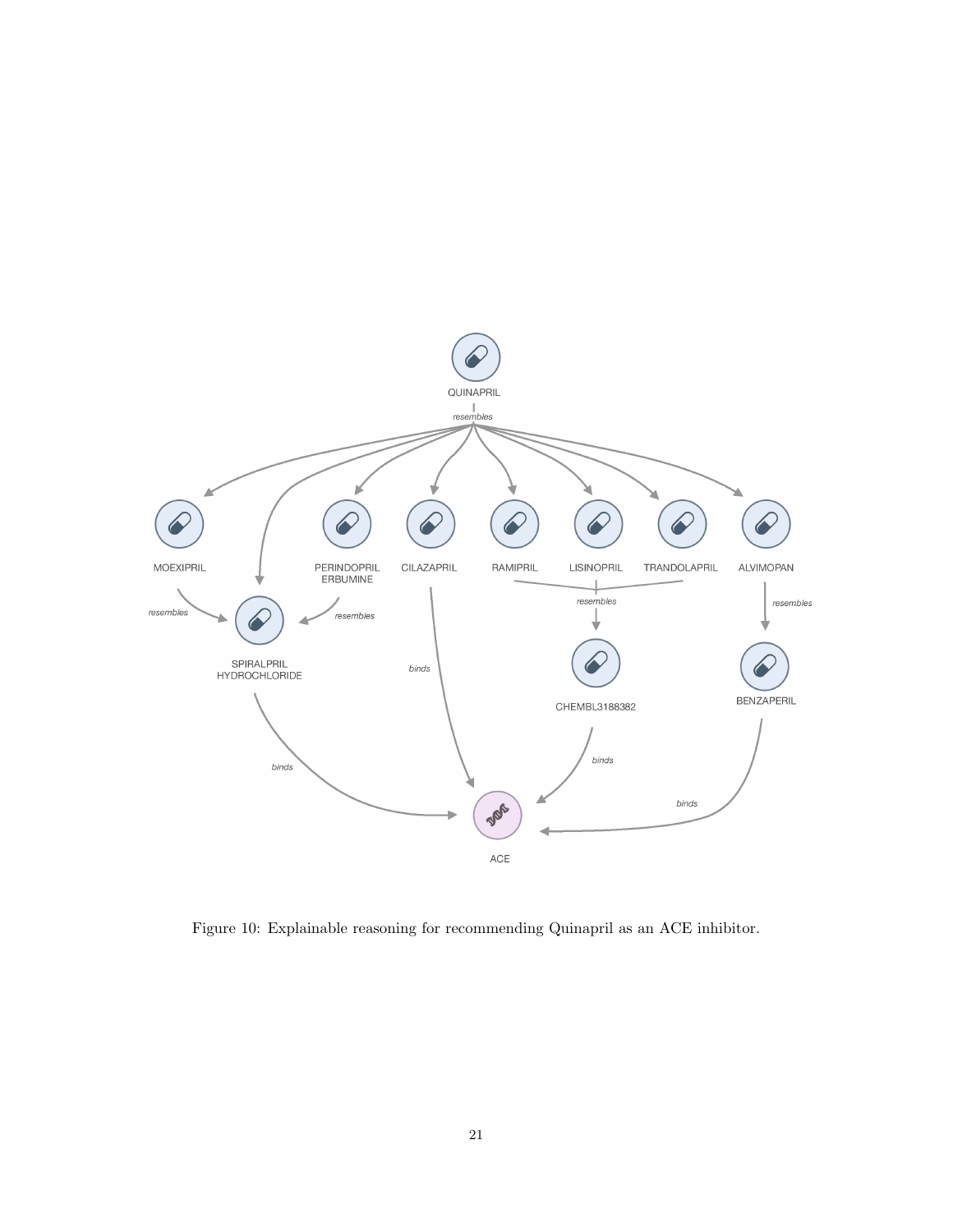# <span id="page-21-0"></span>Appendix C. Pre-pruned Results

Below are the results before pruning of expected target node types was applied. This effectively keeps failed walks and predictions in the results sets.

|                          | Table 11: Drug repurposing results (pre-pruning) |                    |                    |                 |                 |  |  |
|--------------------------|--------------------------------------------------|--------------------|--------------------|-----------------|-----------------|--|--|
| Dataset                  | Model                                            | HITS <sup>@1</sup> | HITS <sup>®3</sup> | HITS@10         | MRR             |  |  |
|                          | TransE                                           | $.193 \pm .027$    | $.364 \pm .031$    | $.608 \pm .034$ | $.312 \pm .022$ |  |  |
|                          | DistMult                                         | $.020 \pm .014$    | $.086 \pm .023$    | $.270 \pm .022$ | $.096 \pm .015$ |  |  |
| Hetionet                 | <b>RGCN</b>                                      | $.053 \pm .027$    | $.200 \pm .016$    | $.454 \pm .036$ | $.217 \pm .041$ |  |  |
|                          | AnyBURL                                          | $.116 \pm .013$    | $.288 \pm .024$    | $.572 \pm .036$ | $.258 \pm .012$ |  |  |
|                          | MINERVA                                          | $.281 \pm .027$    | $.462 \pm .055$    | $.701 \pm .055$ | $.391 \pm .034$ |  |  |
|                          | PoLo                                             | $.306 \pm .017$    | $.481 \pm .029$    | $.742\pm.013$   | $.406 \pm .015$ |  |  |
|                          | TransE                                           | $.016 \pm .003$    | $.034 \pm .005$    | $.088 \pm .001$ | $.045 \pm .004$ |  |  |
|                          | DistMult                                         | $.012 \pm .002$    | $.021 \pm .003$    | $.046 \pm .006$ | $.029 \pm .003$ |  |  |
| <b>BIKG</b><br>Hetionet  | <b>RGCN</b>                                      | $.056 \pm .005$    | $.108 \pm .008$    | $.229 \pm .011$ | $.115 \pm .004$ |  |  |
|                          | AnyBURL                                          | $.000 \pm .000$    | $.056 \pm .005$    | $.205 \pm .014$ | $.072 \pm .002$ |  |  |
|                          | <b>MINERVA</b>                                   | $.070 \pm .007$    | $.137 \pm .011$    | $.204 \pm .020$ | $.116 \pm .009$ |  |  |
|                          | PoLo                                             | $.089 \pm .005$    | $.162 \pm .007$    | $.239 \pm .008$ | $.142\pm.005$   |  |  |
|                          | TransE                                           | $.017 \pm .002$    | $.052 \pm .004$    | $.119 \pm .011$ | $.057 \pm .002$ |  |  |
|                          | DistMult                                         | $.004 \pm .002$    | $.013 \pm .004$    | $.036 \pm .009$ | $.025 \pm .004$ |  |  |
| <b>BIKG</b><br>Hetionet+ | <b>RGCN</b>                                      | $.039 \pm .008$    | $.091 \pm .014$    | $.191 \pm .012$ | $.109 \pm .060$ |  |  |
|                          | AnyBURL                                          | $.000 \pm .000$    | $.065 \pm .006$    | $.205 \pm .008$ | $.070 \pm .009$ |  |  |
|                          | <b>MINERVA</b>                                   | $.069 \pm .008$    | $.115 \pm .010$    | $.151 \pm .011$ | $.105 \pm .009$ |  |  |
|                          | PoLo                                             | $.068 \pm .007$    | $.117 \pm .011$    | $.157 \pm .011$ | $.105 \pm .008$ |  |  |

Table 12: Drug repurposing results (pruned)

| Dataset                        | Model    | HITS@1          | HITS@3          | HITS@10         | $\operatorname{MRR}$ |
|--------------------------------|----------|-----------------|-----------------|-----------------|----------------------|
| Hetionet                       | TransE   | $.193 \pm .027$ | $.364 \pm .031$ | $.608 \pm .034$ | $.312 \pm .022$      |
|                                | DistMult | $.028 \pm .002$ | $.138 \pm .022$ | $.373 \pm .039$ | $.129 \pm .002$      |
|                                | RGCN     | $.047 \pm .028$ | $.194 \pm .018$ | $.492 \pm .043$ | $.221 \pm .040$      |
|                                | AnyBURL  | $.116 \pm .013$ | $.288 \pm .024$ | $.572 \pm .036$ | $.258 \pm .012$      |
|                                | MINERVA  | $.351 \pm .040$ | $.559 \pm .058$ | $.790 \pm .057$ | $.463 \pm .041$      |
|                                | PoLo     | $.378\pm.023$   | $.575\pm.025$   | $.845\pm.009$   | $.479\pm.015$        |
| <b>BIKG</b><br><b>Hetionet</b> | TransE   | $.016 \pm .003$ | $.034 \pm .005$ | $.088 \pm .001$ | $.045 \pm .004$      |
|                                | DistMult | $.004 \pm .002$ | $.013 \pm .002$ | $.036 \pm .007$ | $.024 \pm .003$      |
|                                | RGCN     | $.056 \pm .005$ | $.108 \pm .008$ | $.239 \pm .008$ | $.117 \pm .005$      |
|                                | AnyBURL  | $.000 \pm .000$ | $.015 \pm .001$ | $.046 \pm .004$ | $.023 \pm .001$      |
|                                | MINERVA  | $.121 \pm .002$ | $.194 \pm .010$ | $.249 \pm .013$ | $.160 \pm .004$      |
|                                | PoLo     | $.124\pm.005$   | $.204 \pm .010$ | $.273\pm.016$   | $.167\pm.008$        |
| <b>BIKG</b><br>Hetionet+       | TransE   | $.017 \pm .002$ | $.052 \pm .004$ | $.119 \pm .011$ | $.057 \pm .002$      |
|                                | DistMult | $.004 \pm .002$ | $.014 \pm .004$ | $.039 \pm .001$ | $.026 \pm .004$      |
|                                | RGCN     | $.039 \pm .008$ | $.104 \pm .016$ | $.222 \pm .015$ | $.115 \pm .005$      |
|                                | AnyBURL  | $.000 \pm .000$ | $.056 \pm .006$ | $.205 \pm .014$ | $.072 \pm .002$      |
|                                | MINERVA  | $.076 \pm .008$ | $.124 \pm .011$ | $.166 \pm .013$ | $.113 \pm .010$      |
|                                | PoLo     | $.074 \pm .006$ | $.133\pm.010$   | $.173 \pm .012$ | $.115\pm .007$       |